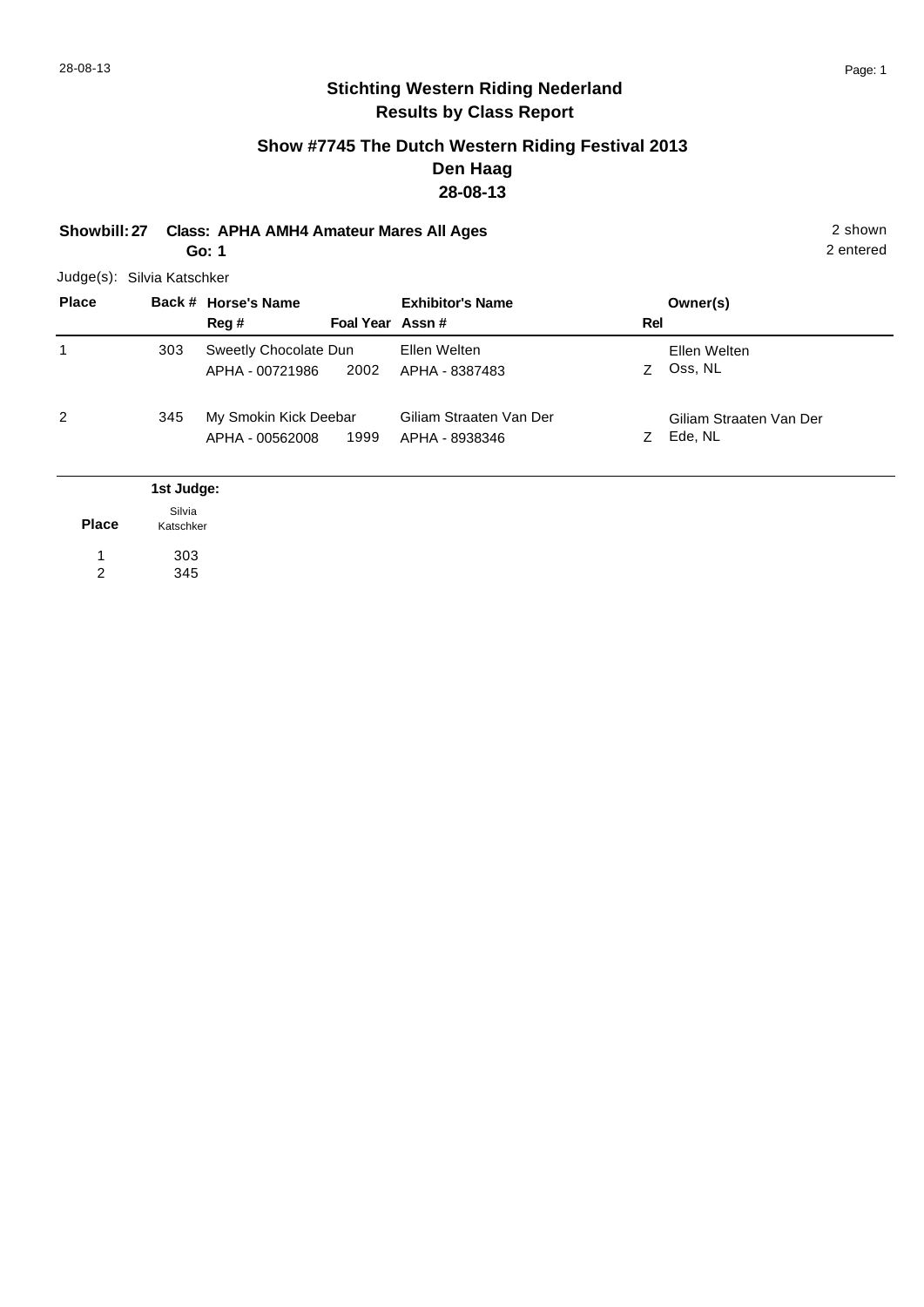## **Show #7746 The Dutch Western Riding Festival 2013 Den Haag 28-08-13**

**Showbill: 27 Class: APHA AMH4 Amateur Mares All Ages** 2 shown **Go: 1**

2 entered

Judge(s): Rick Lemay

| <b>Place</b> |                                 | Back # Horse's Name<br>Reg #             | Foal Year Assn# | <b>Exhibitor's Name</b>                   | Rel | Owner(s)                           |
|--------------|---------------------------------|------------------------------------------|-----------------|-------------------------------------------|-----|------------------------------------|
| 1            | 345                             | My Smokin Kick Deebar<br>APHA - 00562008 | 1999            | Giliam Straaten Van Der<br>APHA - 8938346 | Z.  | Giliam Straaten Van Der<br>Ede, NL |
| 2            | 303                             | Sweetly Chocolate Dun<br>APHA - 00721986 | 2002            | Ellen Welten<br>APHA - 8387483            | Z   | Ellen Welten<br>Oss, NL            |
| <b>Place</b> | 1st Judge:<br><b>Rick Lemay</b> |                                          |                 |                                           |     |                                    |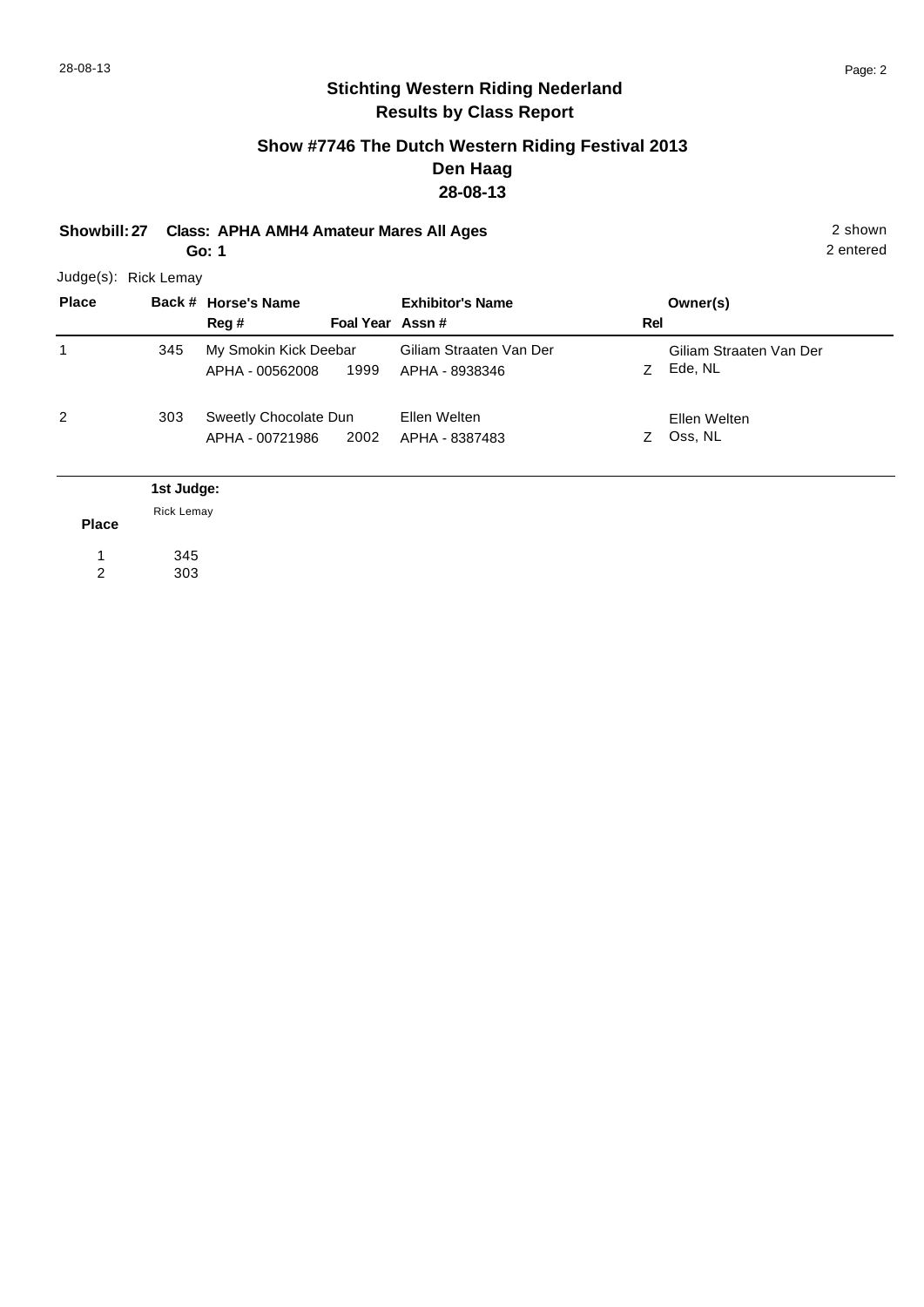#### **Show #7745 The Dutch Western Riding Festival 2013 Den Haag 28-08-13**

| Class: APHA HM3 2 Yr Old Mares<br>Showbill: 29<br>Go: 1 |                     |                                       |                 |                                       |     |                                        |  |
|---------------------------------------------------------|---------------------|---------------------------------------|-----------------|---------------------------------------|-----|----------------------------------------|--|
| Judge(s): Silvia Katschker                              |                     |                                       |                 |                                       |     |                                        |  |
| <b>Place</b>                                            |                     | Back # Horse's Name<br>Reg#           | Foal Year Assn# | <b>Exhibitor's Name</b>               | Rel | Owner(s)                               |  |
| 1                                                       | $\overline{7}$      | FM Fantasy Diamond<br>APHA - 01007809 | 2011            | Nikita Van Nimwegen<br>APHA - 8947615 | Z   | Nikita Van Nimwegen<br>Voorthuizen, NL |  |
|                                                         | 1st Judge:          |                                       |                 |                                       |     |                                        |  |
| <b>Place</b>                                            | Silvia<br>Katschker |                                       |                 |                                       |     |                                        |  |
| 1                                                       | 7                   |                                       |                 |                                       |     |                                        |  |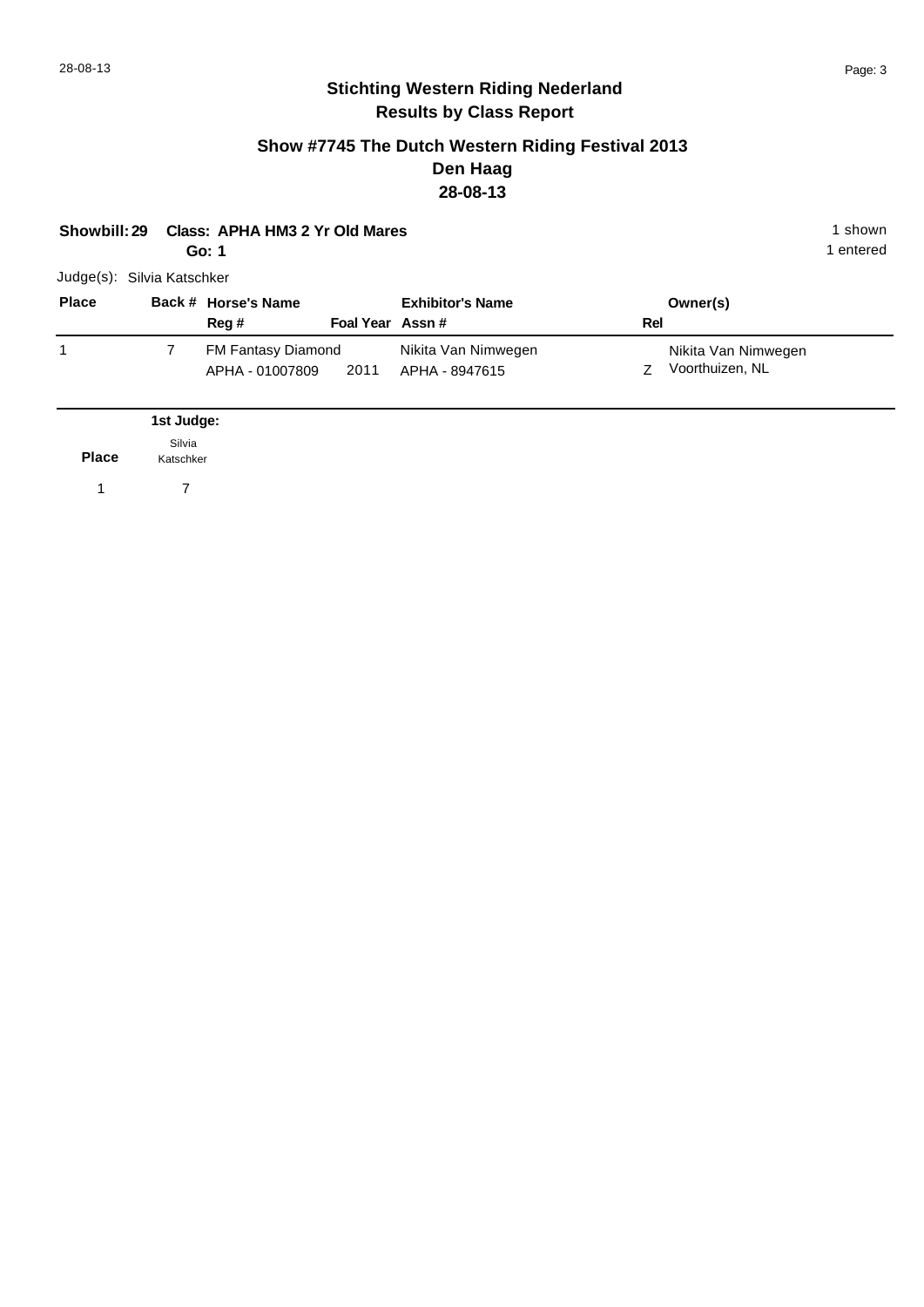#### **Show #7746 The Dutch Western Riding Festival 2013 Den Haag 28-08-13**

| Showbill: 29 Class: APHA HM3 2 Yr Old Mares | 1 shown |
|---------------------------------------------|---------|
|                                             |         |

**Go: 1**

1 entered

| Reg #<br>Foal Year Assn#<br>Rel<br>Nikita Van Nimwegen<br><b>FM Fantasy Diamond</b> | <b>Place</b> | Back # Horse's Name | <b>Exhibitor's Name</b> | Owner(s)            |
|-------------------------------------------------------------------------------------|--------------|---------------------|-------------------------|---------------------|
|                                                                                     |              |                     |                         |                     |
|                                                                                     |              |                     |                         | Nikita Van Nimwegen |
| 2011<br>APHA - 8947615<br>APHA - 01007809                                           |              |                     |                         | Voorthuizen, NL     |

**Place** Rick Lemay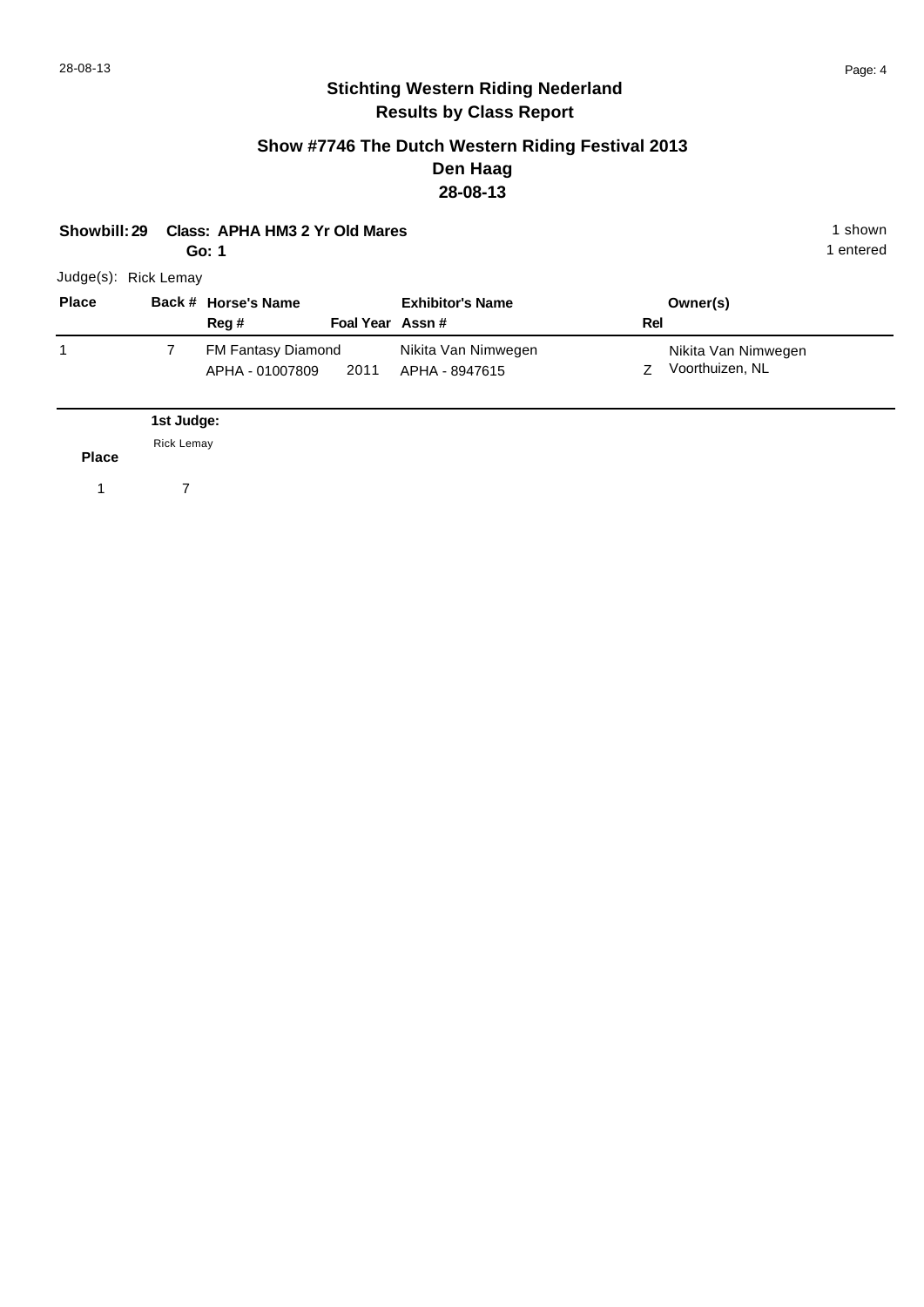#### **Show #7745 The Dutch Western Riding Festival 2013 Den Haag 28-08-13**

| <b>Class: APHA HM5 Aged Mares</b><br>Showbill: 31<br>Go: 1 |                     |                                          |                 |                              | 1 shown<br>1 entered |                                    |  |
|------------------------------------------------------------|---------------------|------------------------------------------|-----------------|------------------------------|----------------------|------------------------------------|--|
| Judge(s): Silvia Katschker                                 |                     |                                          |                 |                              |                      |                                    |  |
| <b>Place</b>                                               |                     | Back # Horse's Name<br>Reg #             | Foal Year Assn# | <b>Exhibitor's Name</b>      | Rel                  | Owner(s)                           |  |
| 1                                                          | 36                  | LL Maxys Blue Freckle<br>APHA - 00840267 | 2005            | Dani Eijer<br>APHA - 8969560 |                      | Giliam Straaten Van Der<br>Ede, NL |  |
|                                                            | 1st Judge:          |                                          |                 |                              |                      |                                    |  |
| <b>Place</b>                                               | Silvia<br>Katschker |                                          |                 |                              |                      |                                    |  |
| 1                                                          | 36                  |                                          |                 |                              |                      |                                    |  |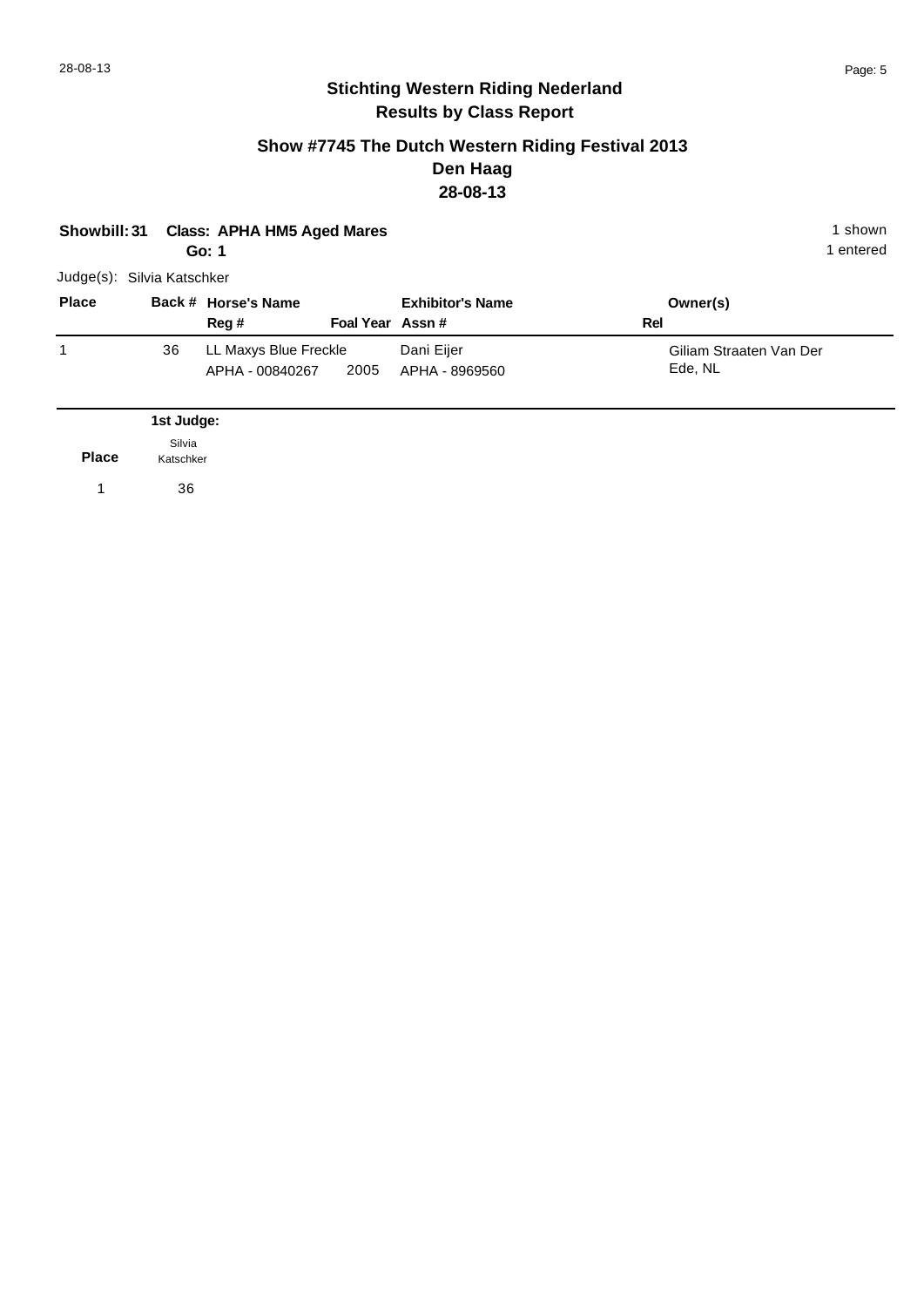#### **Show #7746 The Dutch Western Riding Festival 2013 Den Haag 28-08-13**

| Showbill: 31         |            | <b>Class: APHA HM5 Aged Mares</b><br>Go: 1 |                 |                              |     | 1 shown<br>1 entered               |
|----------------------|------------|--------------------------------------------|-----------------|------------------------------|-----|------------------------------------|
| Judge(s): Rick Lemay |            |                                            |                 |                              |     |                                    |
| <b>Place</b>         |            | Back # Horse's Name<br>Reg #               | Foal Year Assn# | <b>Exhibitor's Name</b>      | Rel | Owner(s)                           |
| $\mathbf{1}$         | 36         | LL Maxys Blue Freckle<br>APHA - 00840267   | 2005            | Dani Eijer<br>APHA - 8969560 |     | Giliam Straaten Van Der<br>Ede, NL |
|                      | 1st Judge: |                                            |                 |                              |     |                                    |
| <b>Place</b>         | Rick Lemay |                                            |                 |                              |     |                                    |
| 1                    | 36         |                                            |                 |                              |     |                                    |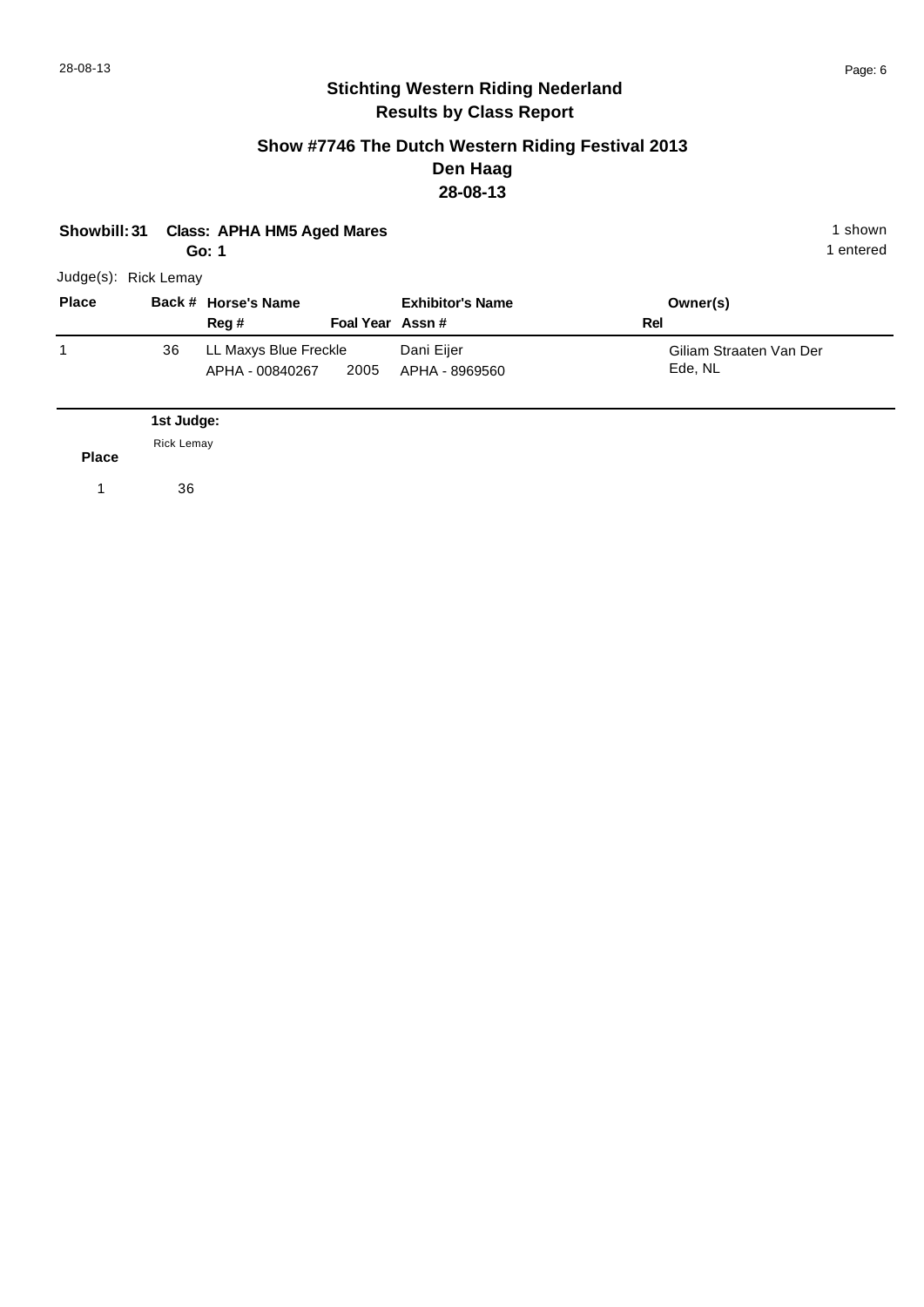## **Show #7745 The Dutch Western Riding Festival 2013 Den Haag 28-08-13**

| 1 shown |
|---------|
|         |

**Go: 1**

1 entered

|              | Judge(s): Silvia Katschker |                                     |                 |                                   |     |                                |  |
|--------------|----------------------------|-------------------------------------|-----------------|-----------------------------------|-----|--------------------------------|--|
| <b>Place</b> |                            | Back # Horse's Name<br>Reg#         | Foal Year Assn# | <b>Exhibitor's Name</b>           | Rel | Owner(s)                       |  |
|              | 136                        | Sonitas Roan Bar<br>APHA - 00637396 | 2001            | Saskia Snelting<br>APHA - 8598633 |     | Saskia Snelting<br>Heerlen, NL |  |

|              | 1st Judge:          |
|--------------|---------------------|
| <b>Place</b> | Silvia<br>Katschker |
|              | 136                 |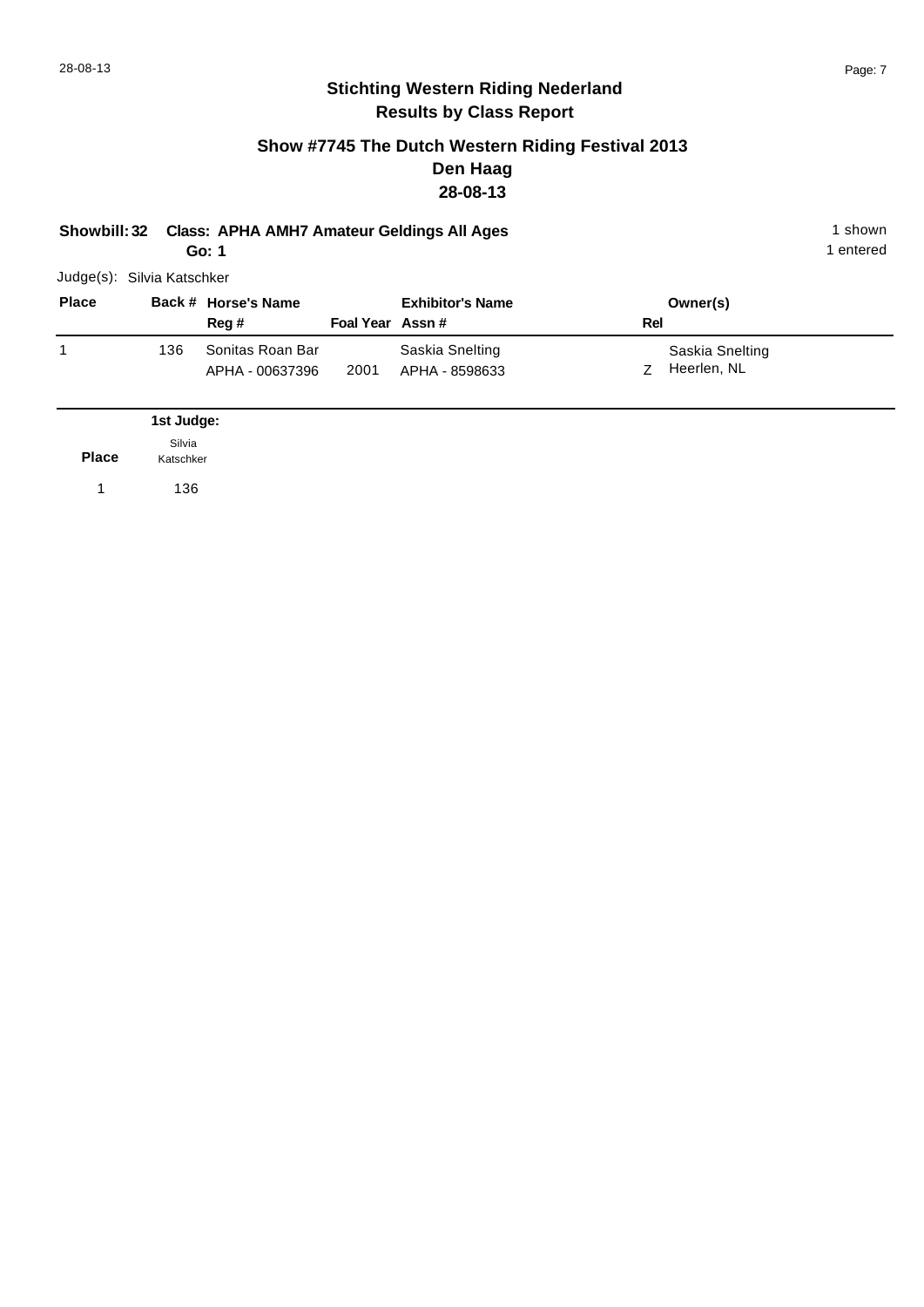# 28-08-13 Page: 8

# **Stichting Western Riding Nederland Results by Class Report**

### **Show #7746 The Dutch Western Riding Festival 2013 Den Haag 28-08-13**

**Showbill: 32 Class: APHA AMH7 Amateur Geldings All Ages** 1 shown

**Go: 1**

1 entered

| <b>Place</b> |     | Back # Horse's Name |                 | <b>Exhibitor's Name</b> |                | Owner(s)        |
|--------------|-----|---------------------|-----------------|-------------------------|----------------|-----------------|
|              |     | Reg #               | Foal Year Assn# |                         | Rel            |                 |
|              | 136 | Sonitas Roan Bar    |                 | Saskia Snelting         |                | Saskia Snelting |
|              |     | APHA - 00637396     | 2001            | APHA - 8598633          | $\overline{z}$ | Heerlen, NL     |

**Place** Rick Lemay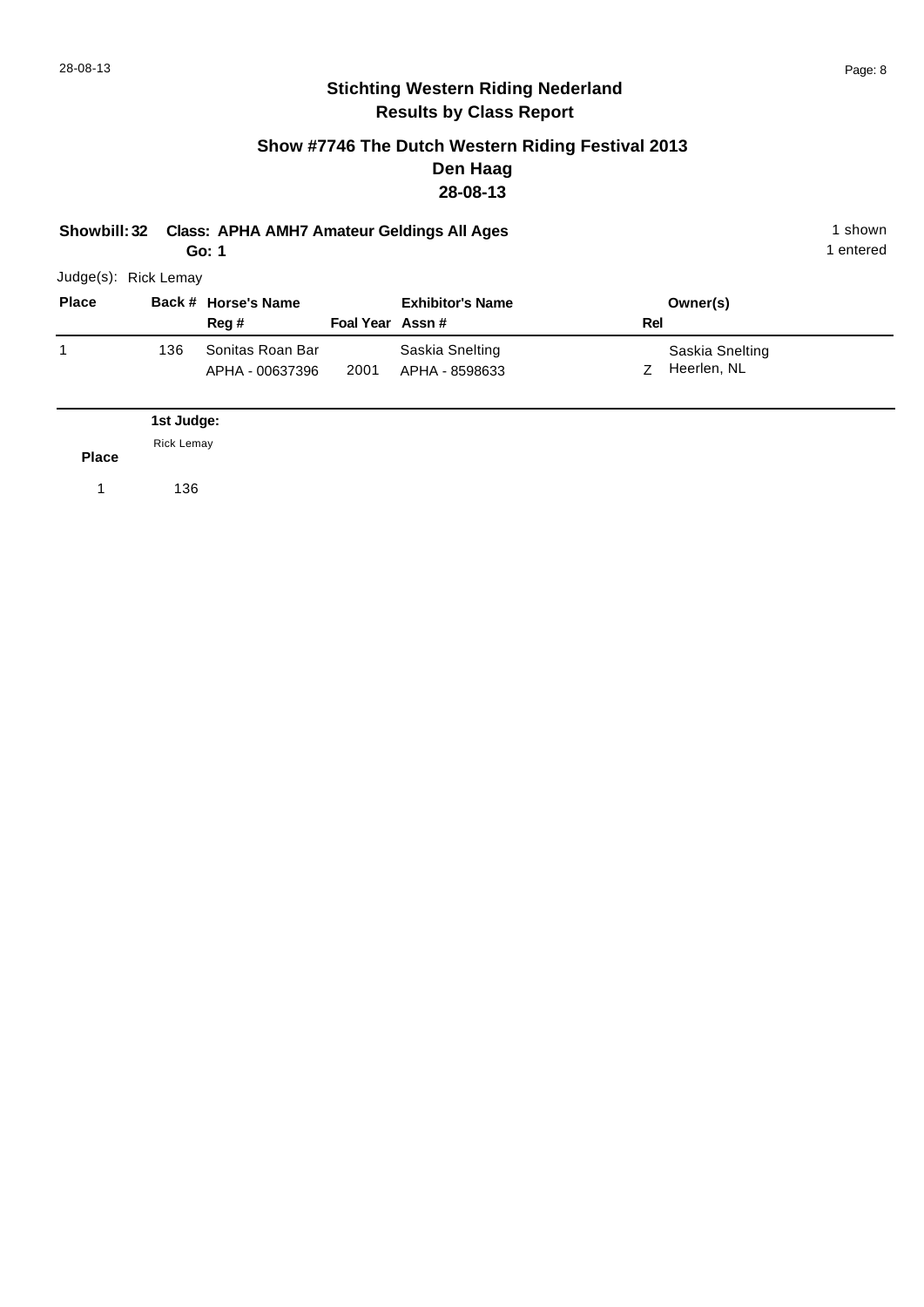#### **Show #7745 The Dutch Western Riding Festival 2013 Den Haag 28-08-13**

| Showbill: 35               |                     | <b>Class: APHA COL Color Class</b><br>Go: 1 |                 |                                       |     |                                        | 1 shown<br>1 entered |
|----------------------------|---------------------|---------------------------------------------|-----------------|---------------------------------------|-----|----------------------------------------|----------------------|
| Judge(s): Silvia Katschker |                     |                                             |                 |                                       |     |                                        |                      |
| <b>Place</b>               |                     | Back # Horse's Name<br>Reg #                | Foal Year Assn# | <b>Exhibitor's Name</b>               | Rel | Owner(s)                               |                      |
| 1                          | $\overline{7}$      | FM Fantasy Diamond<br>APHA - 01007809       | 2011            | Nikita Van Nimwegen<br>APHA - 8947615 | Z   | Nikita Van Nimwegen<br>Voorthuizen, NL |                      |
|                            | 1st Judge:          |                                             |                 |                                       |     |                                        |                      |
| <b>Place</b>               | Silvia<br>Katschker |                                             |                 |                                       |     |                                        |                      |
| 1                          | 7                   |                                             |                 |                                       |     |                                        |                      |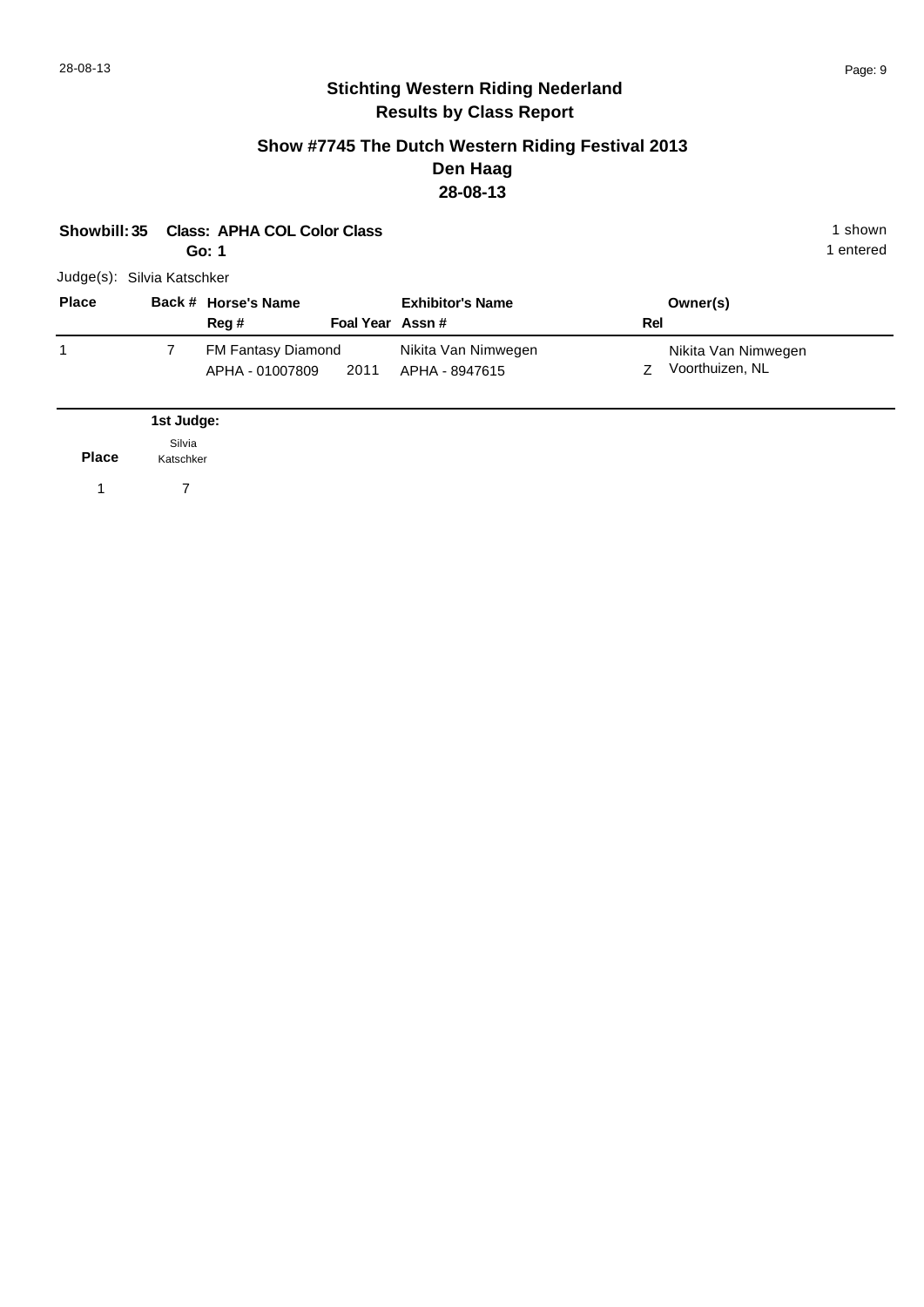#### **Show #7746 The Dutch Western Riding Festival 2013 Den Haag 28-08-13**

| Showbill: 35         |            | <b>Class: APHA COL Color Class</b><br>Go: 1 |                 |                                       |     |                                        | 1 shown<br>1 entered |
|----------------------|------------|---------------------------------------------|-----------------|---------------------------------------|-----|----------------------------------------|----------------------|
| Judge(s): Rick Lemay |            |                                             |                 |                                       |     |                                        |                      |
| <b>Place</b>         |            | Back # Horse's Name<br>Reg #                | Foal Year Assn# | <b>Exhibitor's Name</b>               | Rel | Owner(s)                               |                      |
| 1                    | 7          | FM Fantasy Diamond<br>APHA - 01007809       | 2011            | Nikita Van Nimwegen<br>APHA - 8947615 | Z   | Nikita Van Nimwegen<br>Voorthuizen, NL |                      |
|                      | 1st Judge: |                                             |                 |                                       |     |                                        |                      |
| <b>Place</b>         | Rick Lemay |                                             |                 |                                       |     |                                        |                      |
| 1                    | 7          |                                             |                 |                                       |     |                                        |                      |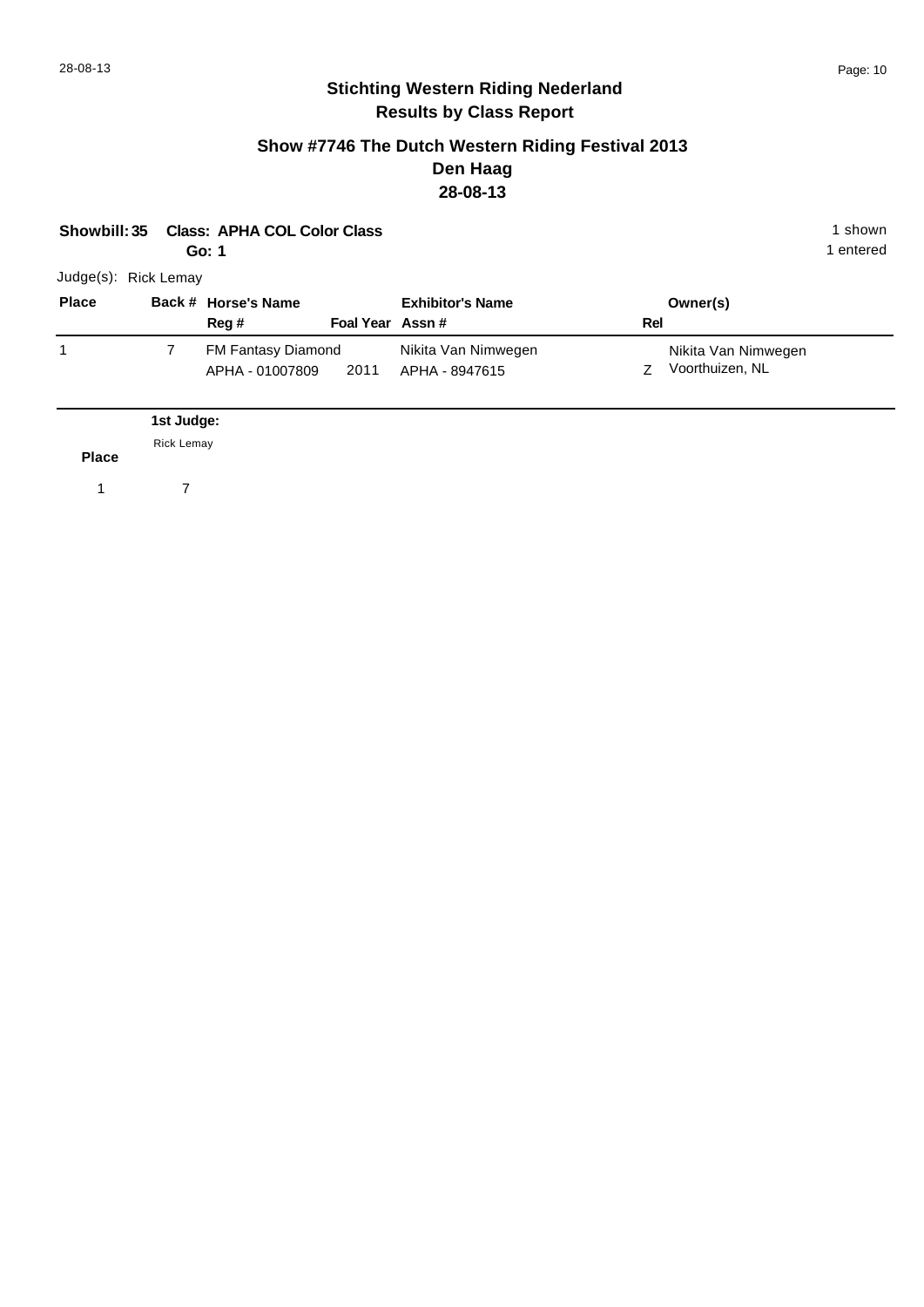2 entered

## **Stichting Western Riding Nederland Results by Class Report**

## **Show #7745 The Dutch Western Riding Festival 2013 Den Haag 28-08-13**

**Showbill: 36 Class: APHA ASH1 Amateur Showmanship All Ages** 2 shown

**Go: 1**

303 136

| <b>Place</b> |                     | Back # Horse's Name   |                 | <b>Exhibitor's Name</b> |     | Owner(s)        |
|--------------|---------------------|-----------------------|-----------------|-------------------------|-----|-----------------|
|              |                     | Reg#                  | Foal Year Assn# |                         | Rel |                 |
| 1            | 303                 | Sweetly Chocolate Dun |                 | Ellen Welten            |     | Ellen Welten    |
|              |                     | APHA - 00721986       | 2002            | APHA - 8387483          | Z   | Oss, NL         |
| 2            | 136                 | Sonitas Roan Bar      |                 | Saskia Snelting         |     | Saskia Snelting |
|              |                     | APHA - 00637396       | 2001            | APHA - 8598633          | Ζ   | Heerlen, NL     |
|              | 1st Judge:          |                       |                 |                         |     |                 |
| <b>Place</b> | Silvia<br>Katschker |                       |                 |                         |     |                 |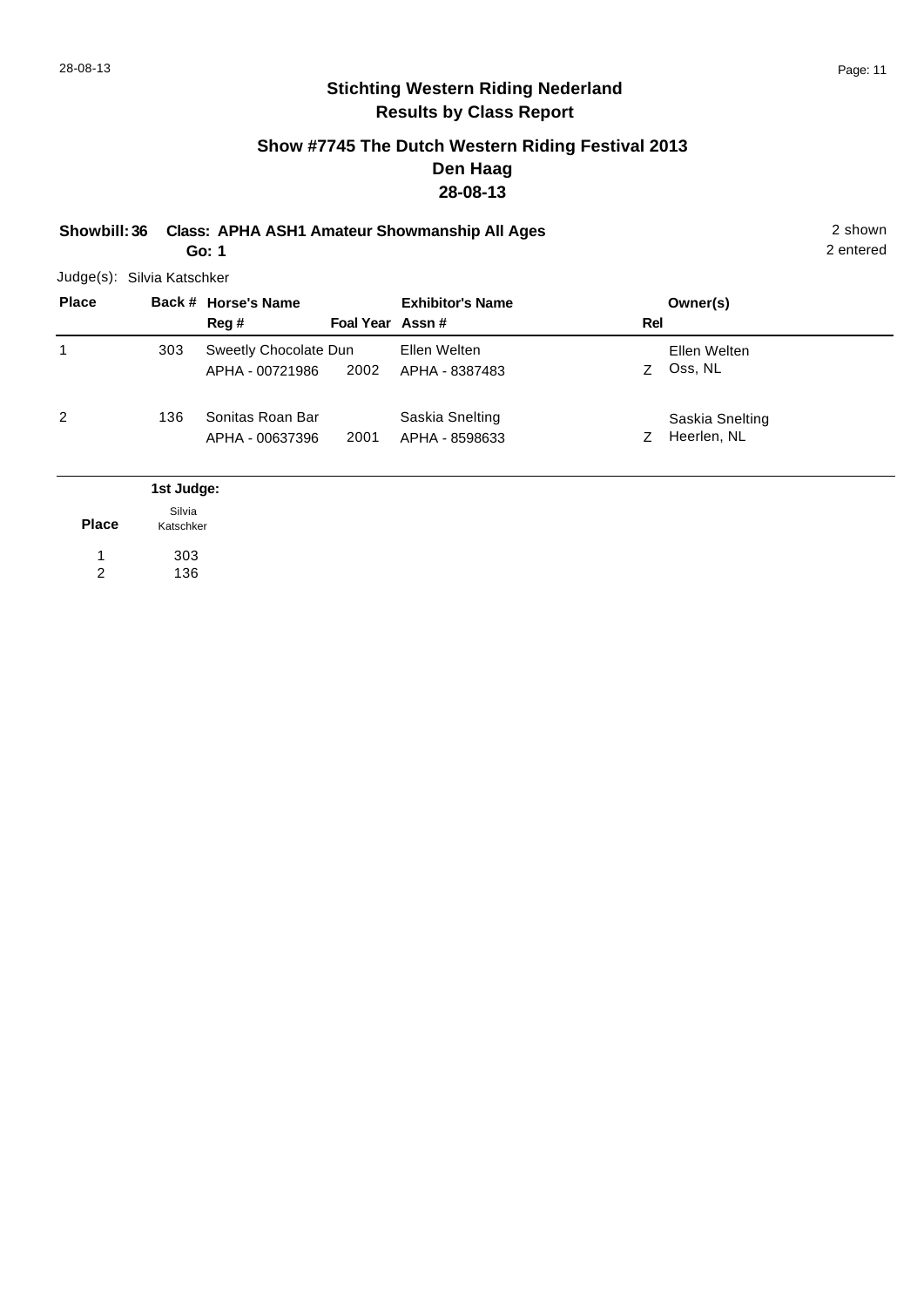## **Show #7746 The Dutch Western Riding Festival 2013 Den Haag 28-08-13**

**Showbill: 36 Class: APHA ASH1 Amateur Showmanship All Ages** 2 shown

**Go: 1**

2 entered

Judge(s): Rick Lemay

| <b>Place</b> |                   | Back # Horse's Name<br>Reg#              | Foal Year Assn# | <b>Exhibitor's Name</b>           | Rel | Owner(s)                       |
|--------------|-------------------|------------------------------------------|-----------------|-----------------------------------|-----|--------------------------------|
| 1            | 303               | Sweetly Chocolate Dun<br>APHA - 00721986 | 2002            | Ellen Welten<br>APHA - 8387483    | Z   | Ellen Welten<br>Oss, NL        |
| 2            | 136               | Sonitas Roan Bar<br>APHA - 00637396      | 2001            | Saskia Snelting<br>APHA - 8598633 | Z   | Saskia Snelting<br>Heerlen, NL |
|              | 1st Judge:        |                                          |                 |                                   |     |                                |
| <b>Place</b> | <b>Rick Lemay</b> |                                          |                 |                                   |     |                                |

303 1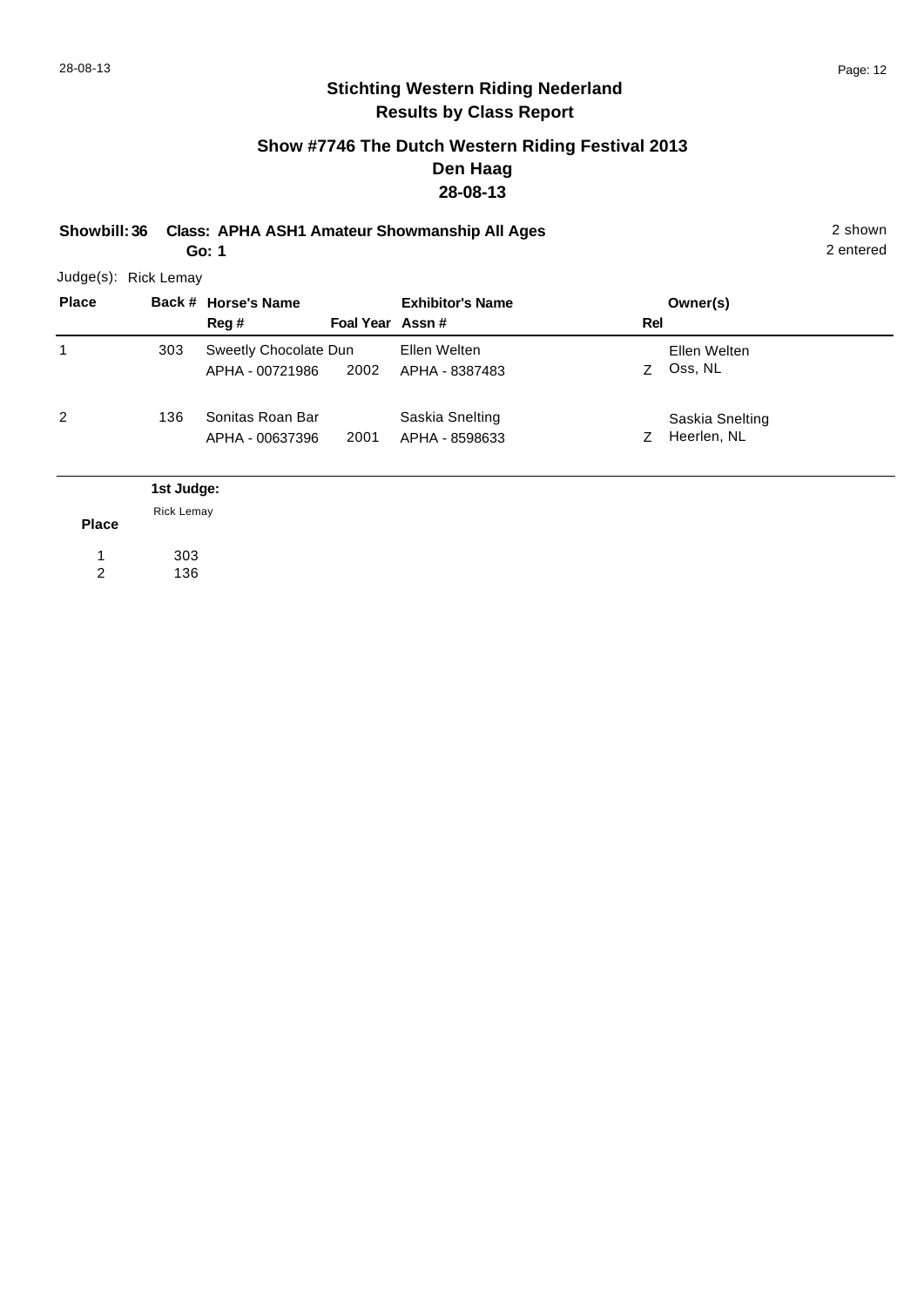## **Show #7745 The Dutch Western Riding Festival 2013 Den Haag 28-08-13**

**Showbill: 38 Class: APHA BPH1 Hunter Under Saddle All Ages** 2 shown **Go: 1**

Judge(s): Silvia Katschker

| <b>Place</b> |                                   | Back # Horse's Name<br>Reg #             | Foal Year Assn# | <b>Exhibitor's Name</b>           | Rel | Owner(s)                           |
|--------------|-----------------------------------|------------------------------------------|-----------------|-----------------------------------|-----|------------------------------------|
| 1            | 36                                | LL Maxys Blue Freckle<br>APHA - 00840267 | 2005            | Dani Eijer<br>APHA - 8969560      |     | Giliam Straaten Van Der<br>Ede, NL |
| 2            | 136                               | Sonitas Roan Bar<br>APHA - 00637396      | 2001            | Saskia Snelting<br>APHA - 8598633 | Z   | Saskia Snelting<br>Heerlen, NL     |
| <b>Place</b> | 1st Judge:<br>Silvia<br>Katschker |                                          |                 |                                   |     |                                    |

**Place** 36 1

136 2

2 entered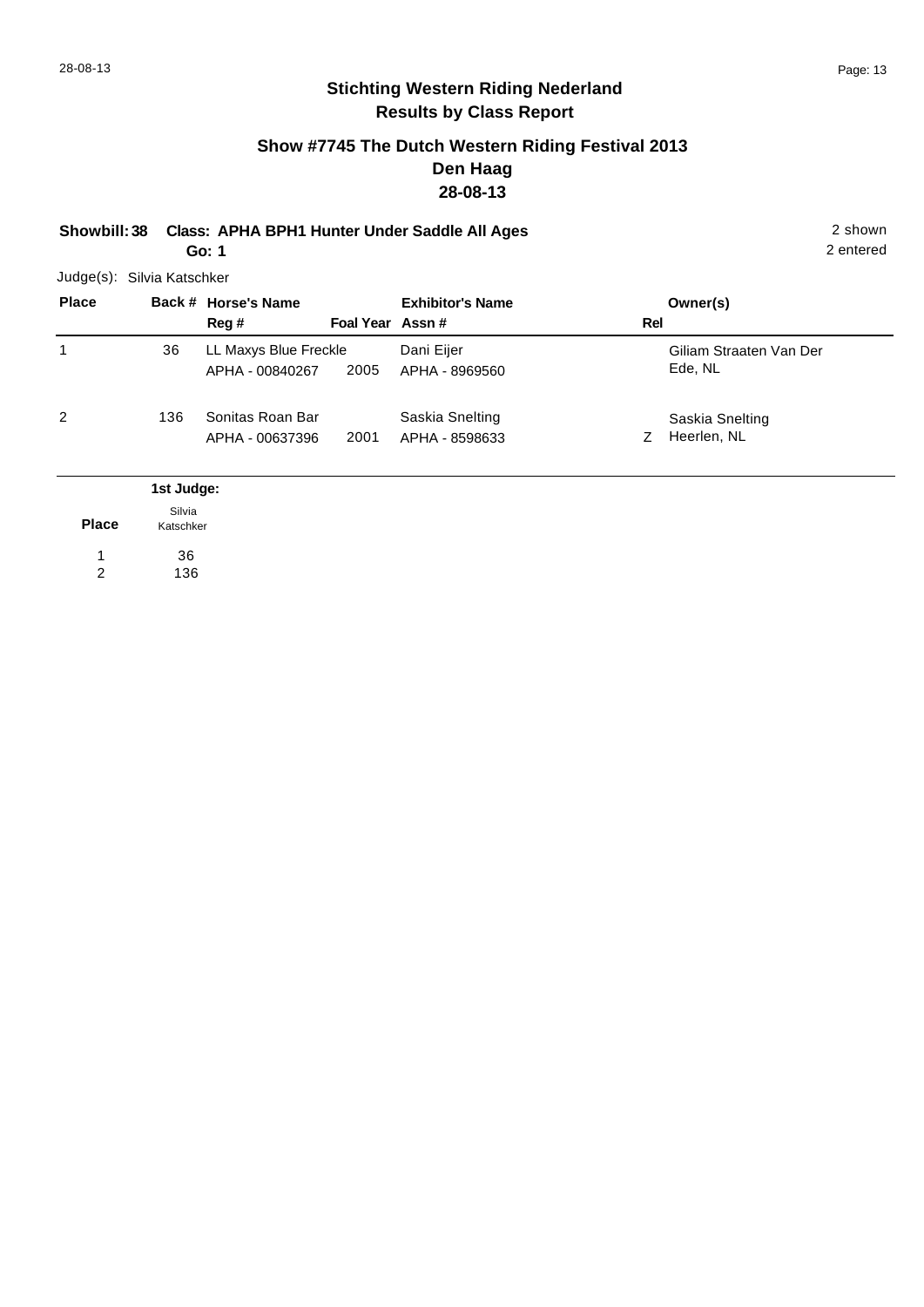2 entered

# **Stichting Western Riding Nederland Results by Class Report**

## **Show #7746 The Dutch Western Riding Festival 2013 Den Haag 28-08-13**

**Showbill: 38 Class: APHA BPH1 Hunter Under Saddle All Ages** 2 shown **Go: 1**

|              | Judge(s): Rick Lemay |                       |                 |                         |     |                         |
|--------------|----------------------|-----------------------|-----------------|-------------------------|-----|-------------------------|
| <b>Place</b> |                      | Back # Horse's Name   |                 | <b>Exhibitor's Name</b> |     | Owner(s)                |
|              |                      | Reg #                 | Foal Year Assn# |                         | Rel |                         |
| 1            | 36                   | LL Maxys Blue Freckle |                 | Dani Eijer              |     | Giliam Straaten Van Der |
|              |                      | APHA - 00840267       | 2005            | APHA - 8969560          |     | Ede, NL                 |
| 2            | 136                  | Sonitas Roan Bar      |                 | Saskia Snelting         |     | Saskia Snelting         |
|              |                      | APHA - 00637396       | 2001            | APHA - 8598633          | Z   | Heerlen, NL             |
|              | 1st Judge:           |                       |                 |                         |     |                         |
| <b>Place</b> | <b>Rick Lemay</b>    |                       |                 |                         |     |                         |

36 1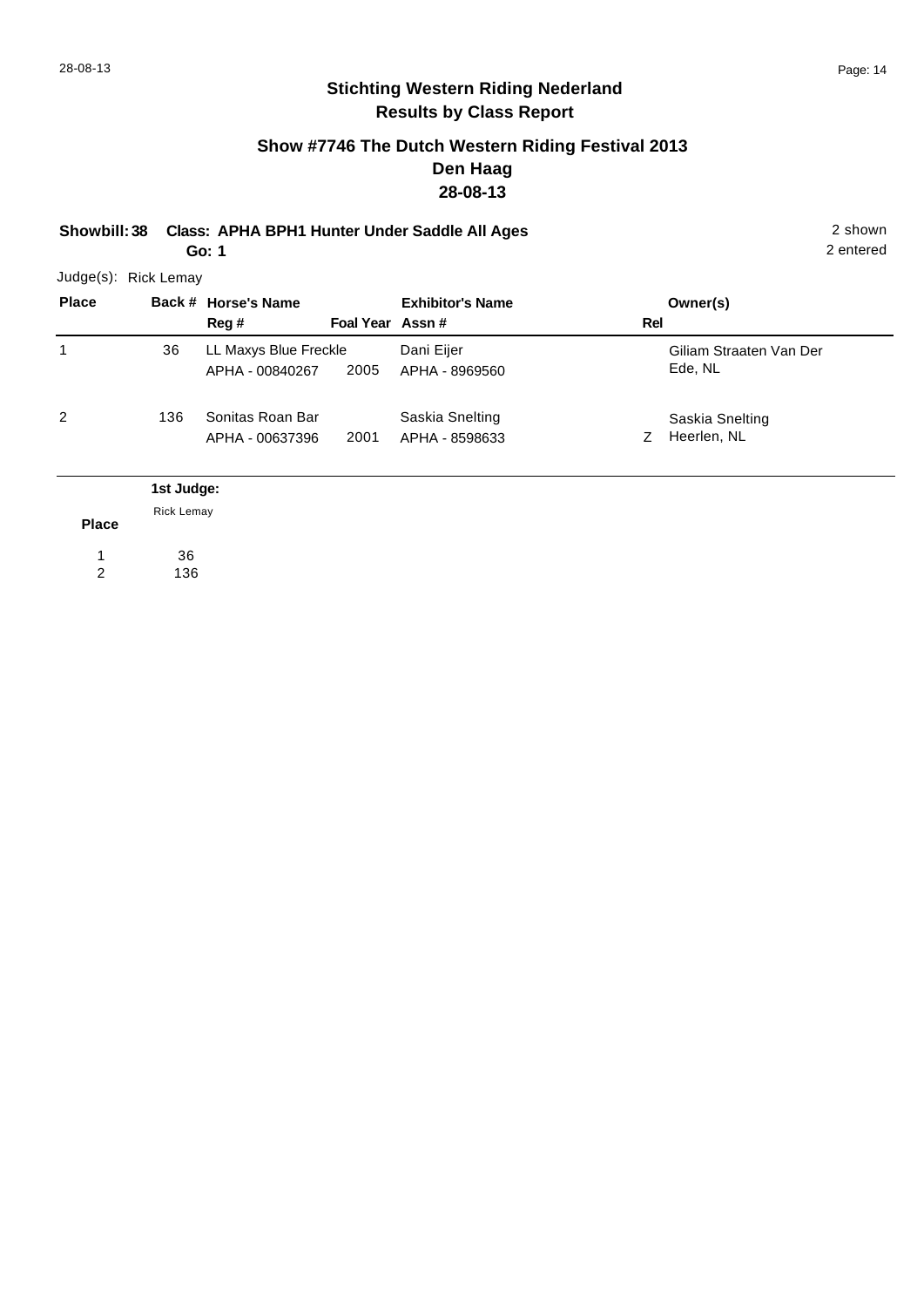3 entered

# **Stichting Western Riding Nederland Results by Class Report**

## **Show #7745 The Dutch Western Riding Festival 2013 Den Haag 28-08-13**

**Showbill: 40 Class: APHA AWP1 Amateur Western Pleasure All Ages** 3 shown **Go: 1**

Judge(s): Silvia Katschker

| <b>Place</b> |     | Back # Horse's Name<br>Reg #             | Foal Year Assn# | <b>Exhibitor's Name</b>                   | Rel | Owner(s)                           |
|--------------|-----|------------------------------------------|-----------------|-------------------------------------------|-----|------------------------------------|
| 1            | 345 | My Smokin Kick Deebar<br>APHA - 00562008 | 1999            | Giliam Straaten Van Der<br>APHA - 8938346 | Z   | Giliam Straaten Van Der<br>Ede, NL |
| 2            | 303 | Sweetly Chocolate Dun<br>APHA - 00721986 | 2002            | Ellen Welten<br>APHA - 8387483            | Z.  | Ellen Welten<br>Oss, NL            |
| 3            | 136 | Sonitas Roan Bar<br>APHA - 00637396      | 2001            | Saskia Snelting<br>APHA - 8598633         |     | Saskia Snelting<br>Heerlen, NL     |

|              | 1st Judge:          |
|--------------|---------------------|
| <b>Place</b> | Silvia<br>Katschker |
|              | 345                 |
| 2            | 303                 |
| 3            | 136                 |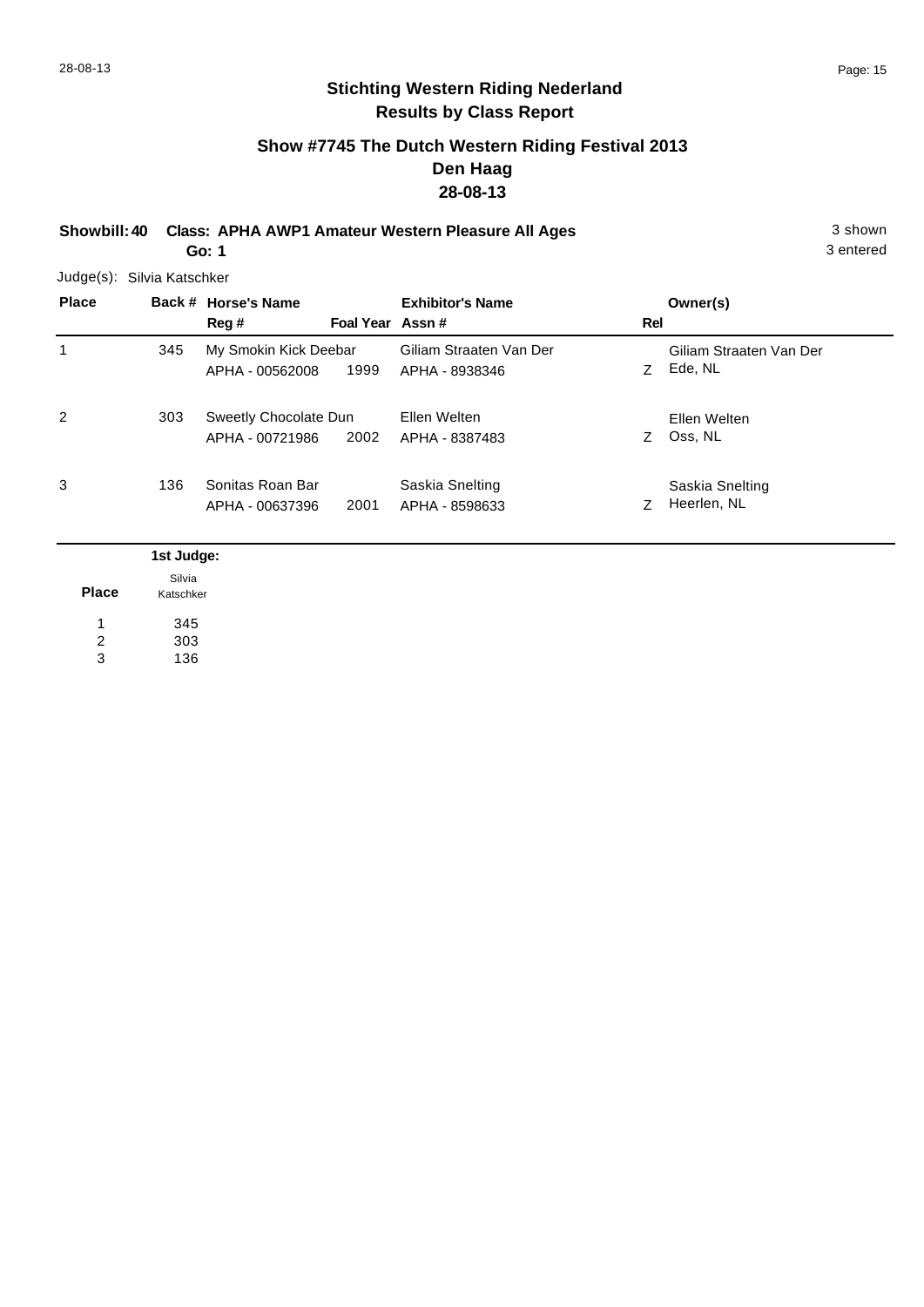## **Show #7746 The Dutch Western Riding Festival 2013 Den Haag 28-08-13**

**Showbill: 40 Class: APHA AWP1 Amateur Western Pleasure All Ages** 3 shown **Go: 1**

3 entered

Judge(s): Rick Lemay

| <b>Place</b>   |     | Back # Horse's Name<br>Reg#              | Foal Year Assn# | <b>Exhibitor's Name</b>                   | Rel | Owner(s)                           |
|----------------|-----|------------------------------------------|-----------------|-------------------------------------------|-----|------------------------------------|
| 1              | 303 | Sweetly Chocolate Dun<br>APHA - 00721986 | 2002            | Ellen Welten<br>APHA - 8387483            | Z   | Ellen Welten<br>Oss, NL            |
| $\overline{2}$ | 345 | My Smokin Kick Deebar<br>APHA - 00562008 | 1999            | Giliam Straaten Van Der<br>APHA - 8938346 | Z.  | Giliam Straaten Van Der<br>Ede, NL |
| 3              | 136 | Sonitas Roan Bar<br>APHA - 00637396      | 2001            | Saskia Snelting<br>APHA - 8598633         | Z   | Saskia Snelting<br>Heerlen, NL     |

|                | 1st Judge:        |
|----------------|-------------------|
|                | <b>Rick Lemay</b> |
| <b>Place</b>   |                   |
|                | 303               |
| $\overline{2}$ | 345               |
| 3              | 136               |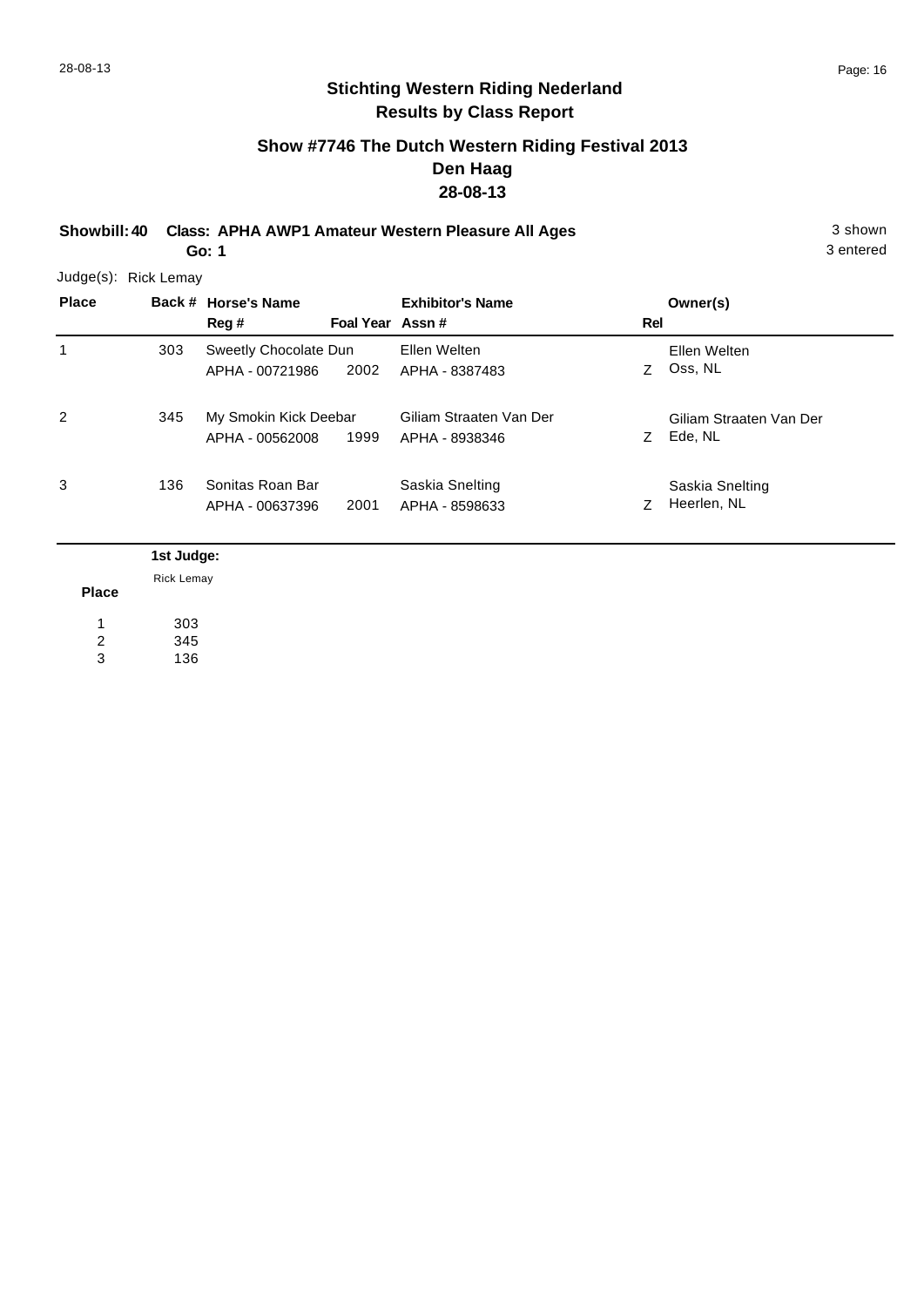# **Show #7745 The Dutch Western Riding Festival 2013 Den Haag 28-08-13**

**Showbill: 42 Class: APHA AH1 Amateur Horsemanship All Ages** 3 shown **Go: 1**

3 entered

Judge(s): Silvia Katschker

| <b>Place</b>   |     | Back # Horse's Name<br>Reg #             | Foal Year Assn# | <b>Exhibitor's Name</b>                   | Rel | Owner(s)                           |
|----------------|-----|------------------------------------------|-----------------|-------------------------------------------|-----|------------------------------------|
| 1              | 345 | My Smokin Kick Deebar<br>APHA - 00562008 | 1999            | Giliam Straaten Van Der<br>APHA - 8938346 | Z.  | Giliam Straaten Van Der<br>Ede, NL |
| $\overline{2}$ | 136 | Sonitas Roan Bar<br>APHA - 00637396      | 2001            | Saskia Snelting<br>APHA - 8598633         | Ζ   | Saskia Snelting<br>Heerlen, NL     |
| 3              | 303 | Sweetly Chocolate Dun<br>APHA - 00721986 | 2002            | Ellen Welten<br>APHA - 8387483            | 7   | Ellen Welten<br>Oss, NL            |

|              | 1st Judge: |
|--------------|------------|
| <b>Place</b> | Silvia     |
|              | Katschker  |
|              | 345        |
| 2            | 136        |
| 3            | 303        |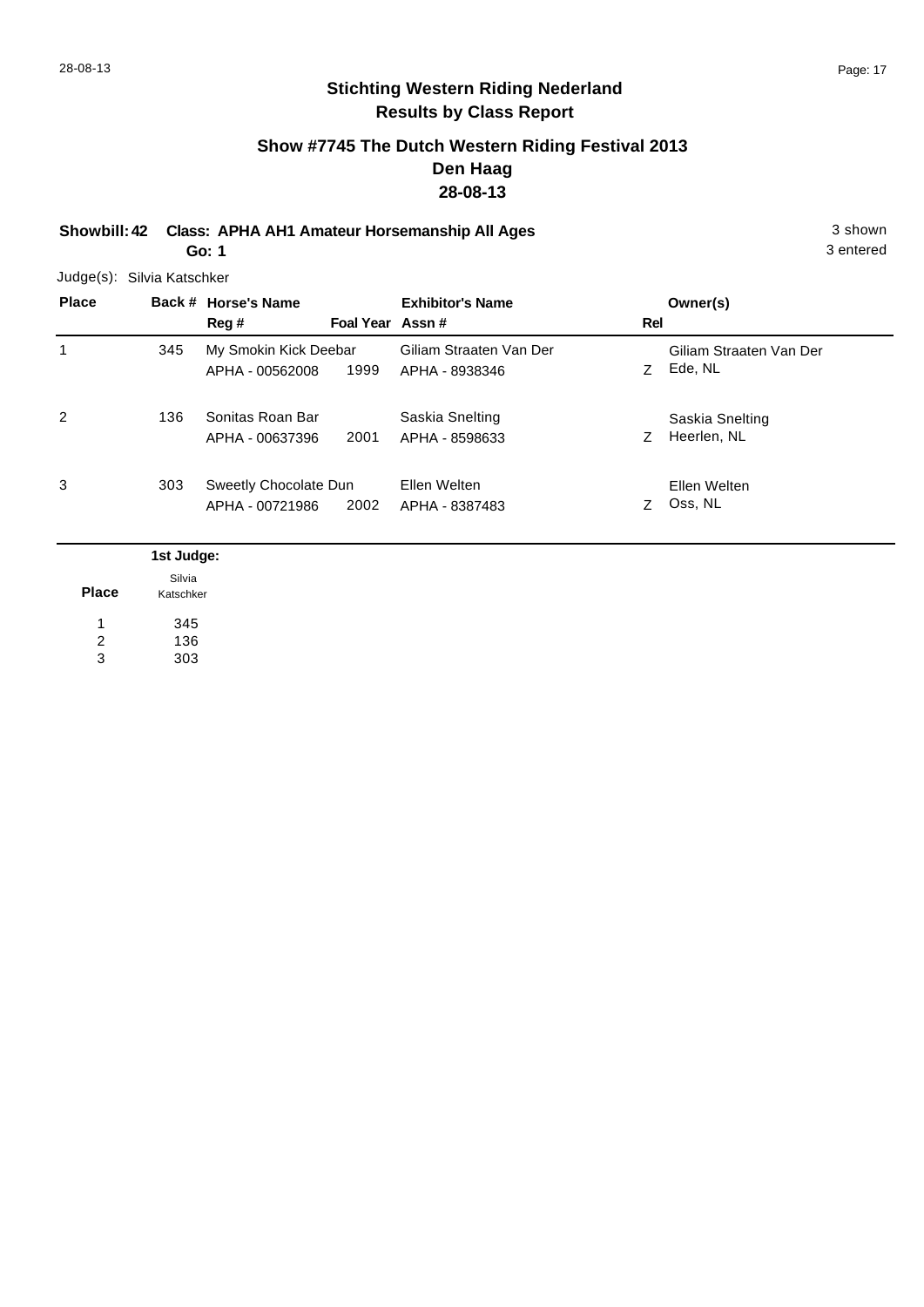3 entered

## **Stichting Western Riding Nederland Results by Class Report**

## **Show #7746 The Dutch Western Riding Festival 2013 Den Haag 28-08-13**

**Showbill: 42 Class: APHA AH1 Amateur Horsemanship All Ages** 3 shown **Go: 1**

Judge(s): Rick Lemay

**Back # Horse's Name Place Owner(s) Reg # Assn # Foal Year Rel Exhibitor's Name** 1 Z Ede, NL Giliam Straaten Van Der 1999 APHA - 8938346 Z Ede, NL My Smokin Kick Deebar APHA - 00562008 Giliam Straaten Van Der 345 2 Z Heerlen, NL Saskia Snelting 2001 APHA - 8598633 Z Heerlen, NL Sonitas Roan Bar APHA - 00637396 Saskia Snelting 136 3 Z Oss, NL Ellen Welten 2002 APHA - 8387483 Z Oss, NL Sweetly Chocolate Dun APHA - 00721986 Ellen Welten 303

|                | 1st Judge:        |
|----------------|-------------------|
|                | <b>Rick Lemay</b> |
| <b>Place</b>   |                   |
|                | 345               |
| $\overline{2}$ | 136               |
| 3              | 303               |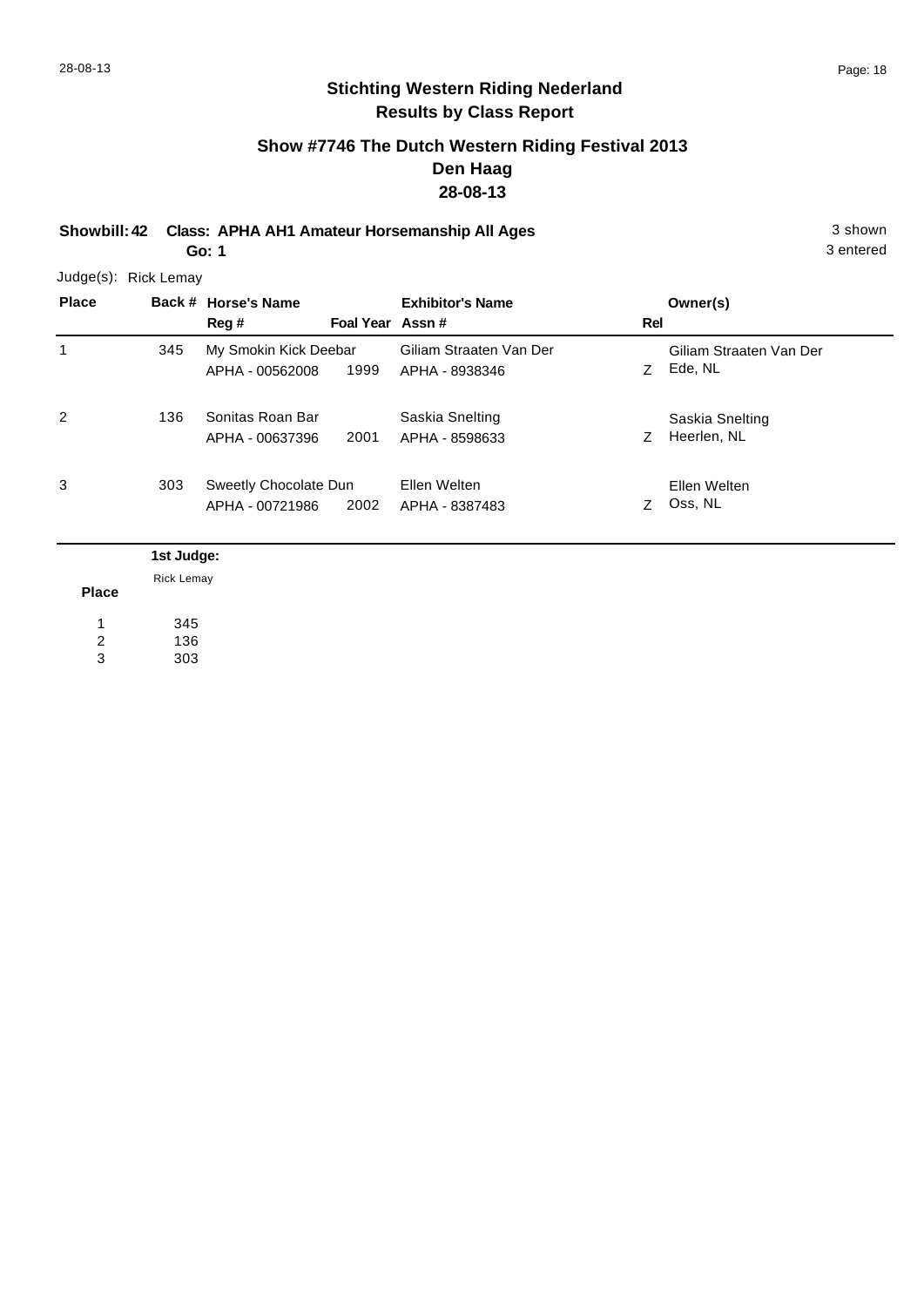## **Show #7745 The Dutch Western Riding Festival 2013 Den Haag 28-08-13**

**Showbill: 43 Class: APHA AT1 Amateur Trail All Ages** 2 shown **Go: 1**

2 entered

Judge(s): Silvia Katschker

| <b>Place</b> |                     | Back # Horse's Name<br>Reg #             | Foal Year Assn# | <b>Exhibitor's Name</b>           | Rel | Owner(s)                       |  |
|--------------|---------------------|------------------------------------------|-----------------|-----------------------------------|-----|--------------------------------|--|
| 1            | 136                 | Sonitas Roan Bar<br>APHA - 00637396      | 2001            | Saskia Snelting<br>APHA - 8598633 | Ζ   | Saskia Snelting<br>Heerlen, NL |  |
| DQ           | 303                 | Sweetly Chocolate Dun<br>APHA - 00721986 | 2002            | Ellen Welten<br>APHA - 8387483    | Z.  | Ellen Welten<br>Oss, NL        |  |
|              | 1st Judge:          |                                          |                 |                                   |     |                                |  |
| <b>Place</b> | Silvia<br>Katschker |                                          |                 |                                   |     |                                |  |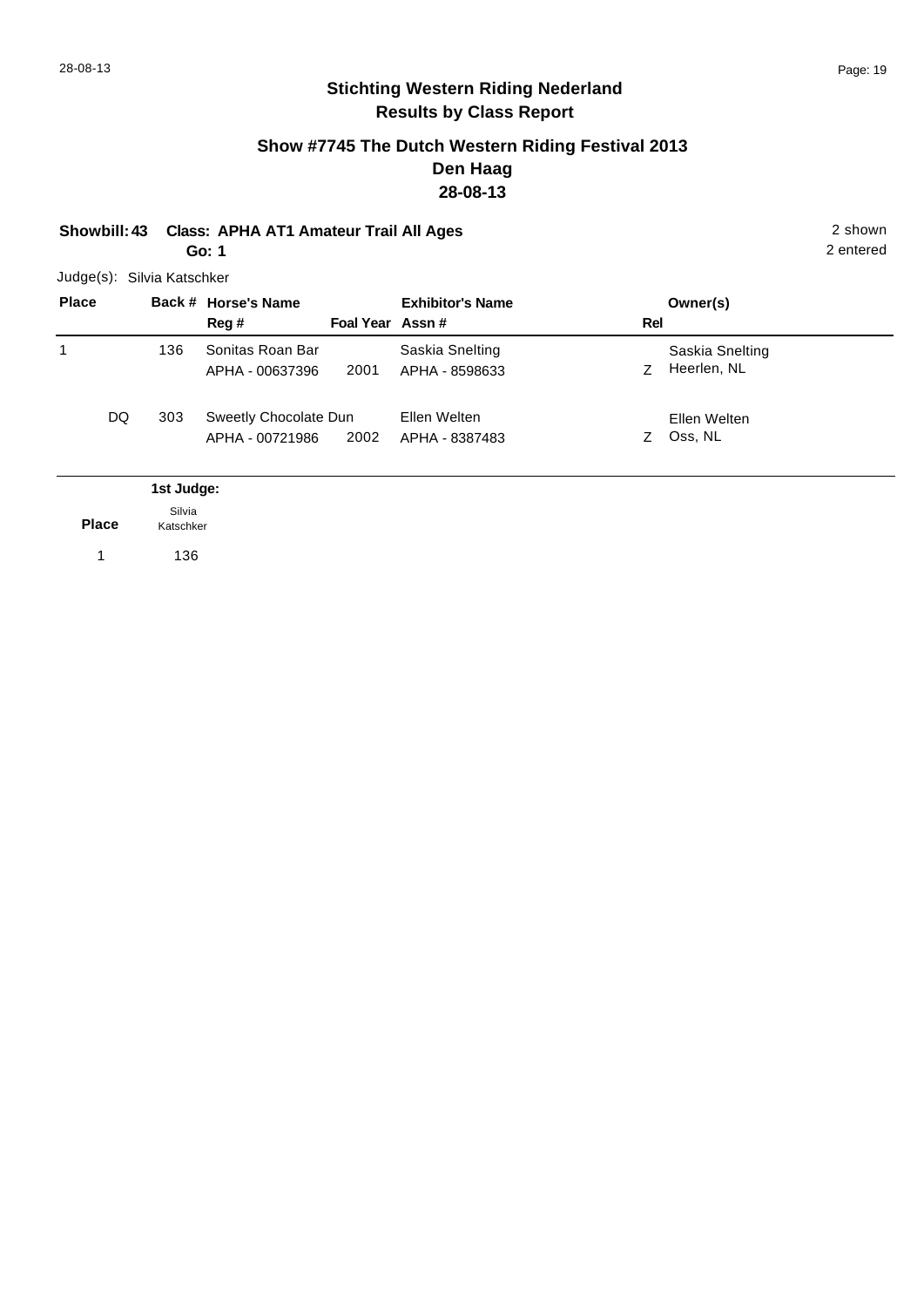## **Show #7746 The Dutch Western Riding Festival 2013 Den Haag 28-08-13**

**Showbill: 43 Class: APHA AT1 Amateur Trail All Ages** 2 shown **Go: 1**

2 entered

| Judge(s): | <b>Rick Lemay</b> |
|-----------|-------------------|
|           |                   |

| <b>Place</b> |                                 | Back # Horse's Name<br>Reg#              | Foal Year Assn# | <b>Exhibitor's Name</b>           | Rel | Owner(s)                       |
|--------------|---------------------------------|------------------------------------------|-----------------|-----------------------------------|-----|--------------------------------|
| 1            | 136                             | Sonitas Roan Bar<br>APHA - 00637396      | 2001            | Saskia Snelting<br>APHA - 8598633 | Z.  | Saskia Snelting<br>Heerlen, NL |
| DQ           | 303                             | Sweetly Chocolate Dun<br>APHA - 00721986 | 2002            | Ellen Welten<br>APHA - 8387483    | Z.  | Ellen Welten<br>Oss, NL        |
| <b>Place</b> | 1st Judge:<br><b>Rick Lemay</b> |                                          |                 |                                   |     |                                |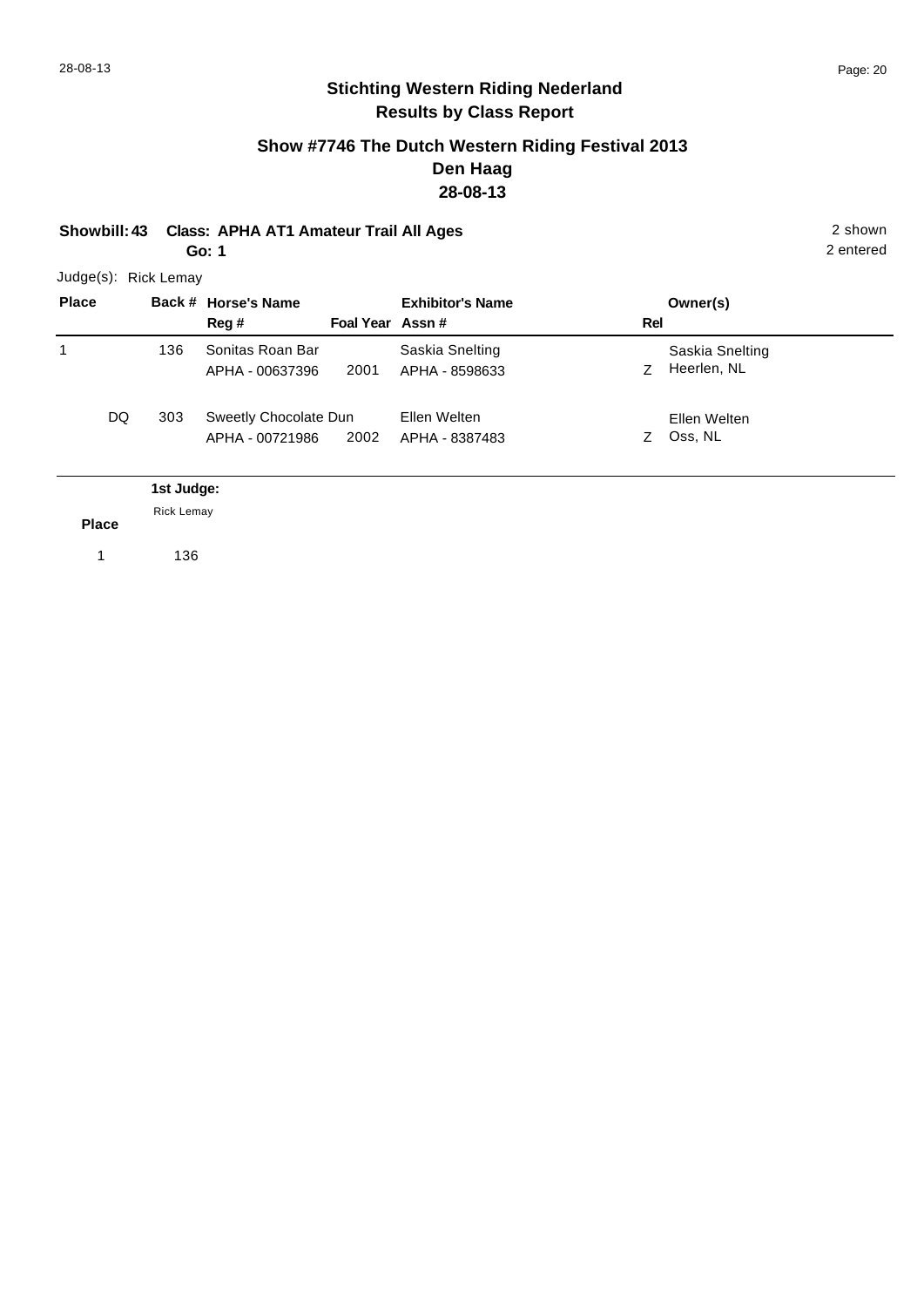## **Show #7745 The Dutch Western Riding Festival 2013 Den Haag 28-08-13**

| Showbill: 44 Class: APHA TRL1 Trail All Ages |            |                     |                 |                         |          |           |  |
|----------------------------------------------|------------|---------------------|-----------------|-------------------------|----------|-----------|--|
|                                              | Go: 1      |                     |                 |                         |          | 0 entered |  |
| Judge(s): Silvia Katschker                   |            |                     |                 |                         |          |           |  |
| <b>Place</b>                                 |            | Back # Horse's Name |                 | <b>Exhibitor's Name</b> | Owner(s) |           |  |
|                                              |            | Reg#                | Foal Year Assn# |                         | Rel      |           |  |
|                                              | 1st Judge: |                     |                 |                         |          |           |  |
|                                              | Silvia     |                     |                 |                         |          |           |  |

**Place** Katschker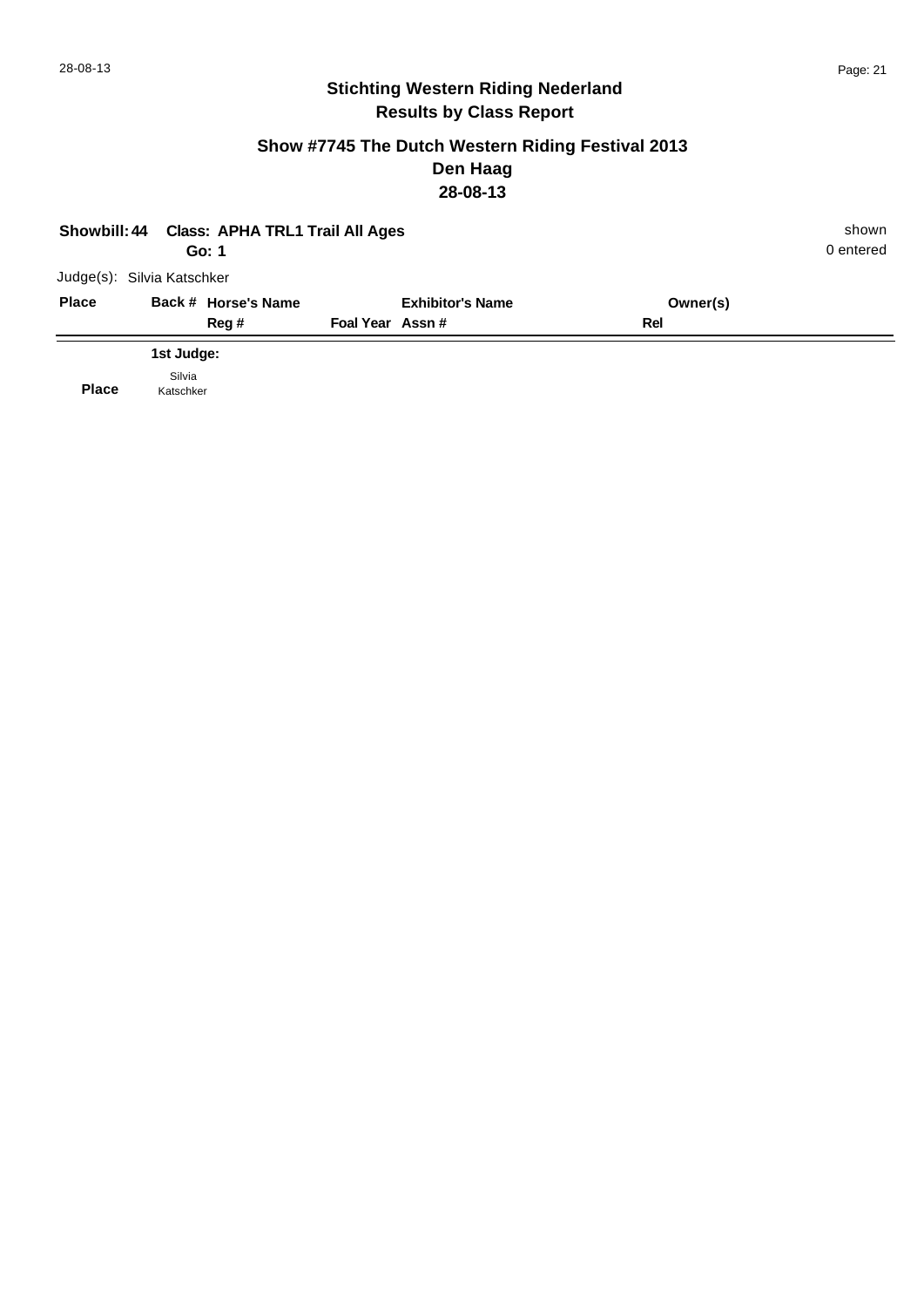## **Show #7746 The Dutch Western Riding Festival 2013 Den Haag 28-08-13**

| Showbill: 44 Class: APHA TRL1 Trail All Ages |                     | shown                   |          |           |
|----------------------------------------------|---------------------|-------------------------|----------|-----------|
|                                              | Go: 1               |                         |          | 0 entered |
| Judge(s): Rick Lemay                         |                     |                         |          |           |
| <b>Place</b>                                 | Back # Horse's Name | <b>Exhibitor's Name</b> | Owner(s) |           |
|                                              | Reg #               | Foal Year Assn#         | Rel      |           |
|                                              | 1st Judge:          |                         |          |           |
|                                              | <b>Rick Lemay</b>   |                         |          |           |

**Place**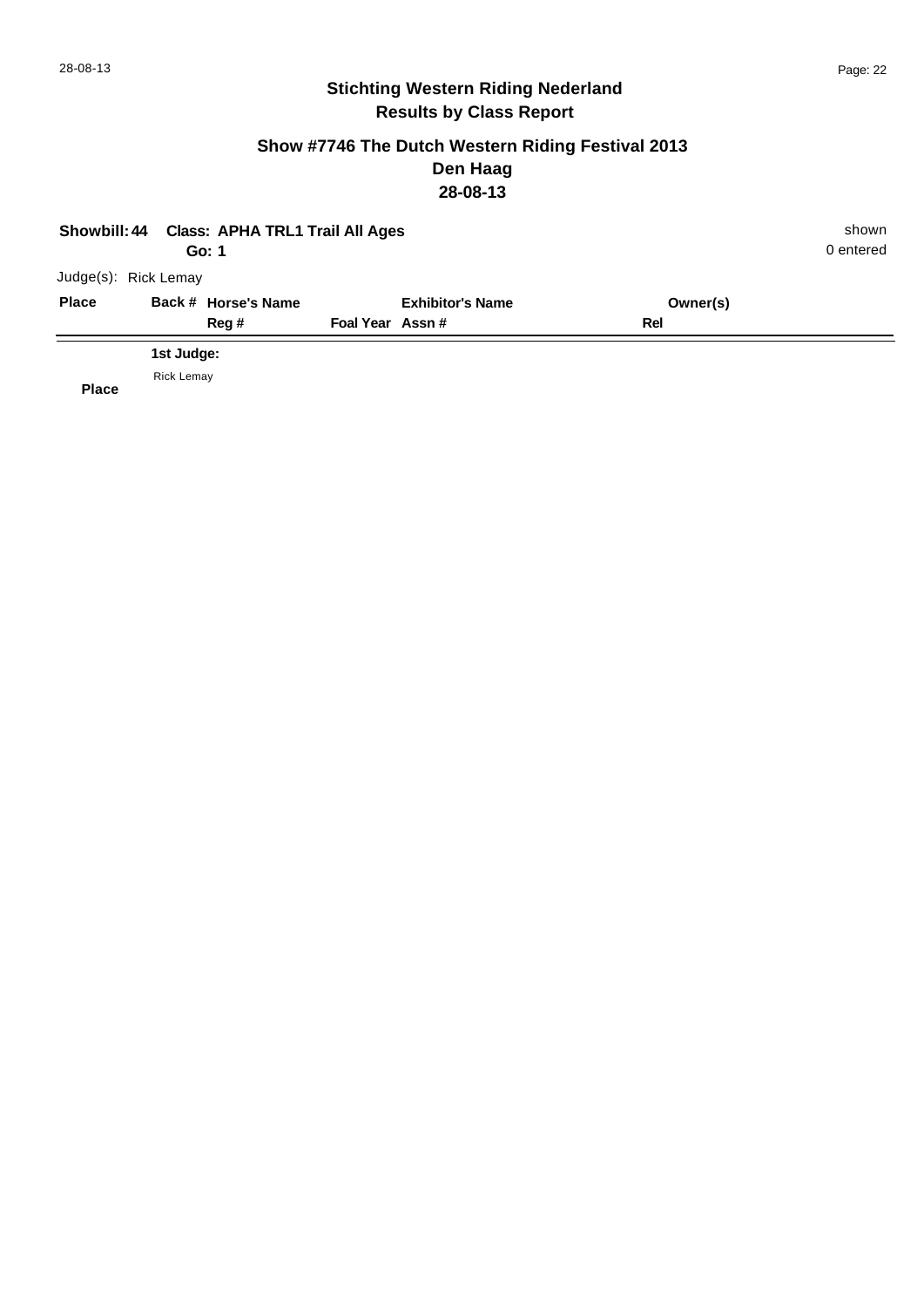## **Show #7745 The Dutch Western Riding Festival 2013 Den Haag 28-08-13**

**Showbill: 46 Class: APHA AR1 Amateur Reining All Ages** 2 shown **Go: 1**

2 entered

Judge(s): Silvia Katschker

176 345

| <b>Place</b> |                     | Back # Horse's Name<br>Reg #             | Foal Year Assn# | <b>Exhibitor's Name</b>                   | Rel | Owner(s)                           |
|--------------|---------------------|------------------------------------------|-----------------|-------------------------------------------|-----|------------------------------------|
| 1            | 176                 | Pepp O Lena Chex<br>APHA - 00348892      | 1996            | Jill Reparon<br>APHA - 8956420            | м   | Yvonne Reparon                     |
| 2            | 345                 | My Smokin Kick Deebar<br>APHA - 00562008 | 1999            | Giliam Straaten Van Der<br>APHA - 8938346 | Z.  | Giliam Straaten Van Der<br>Ede, NL |
|              | 1st Judge:          |                                          |                 |                                           |     |                                    |
| <b>Place</b> | Silvia<br>Katschker |                                          |                 |                                           |     |                                    |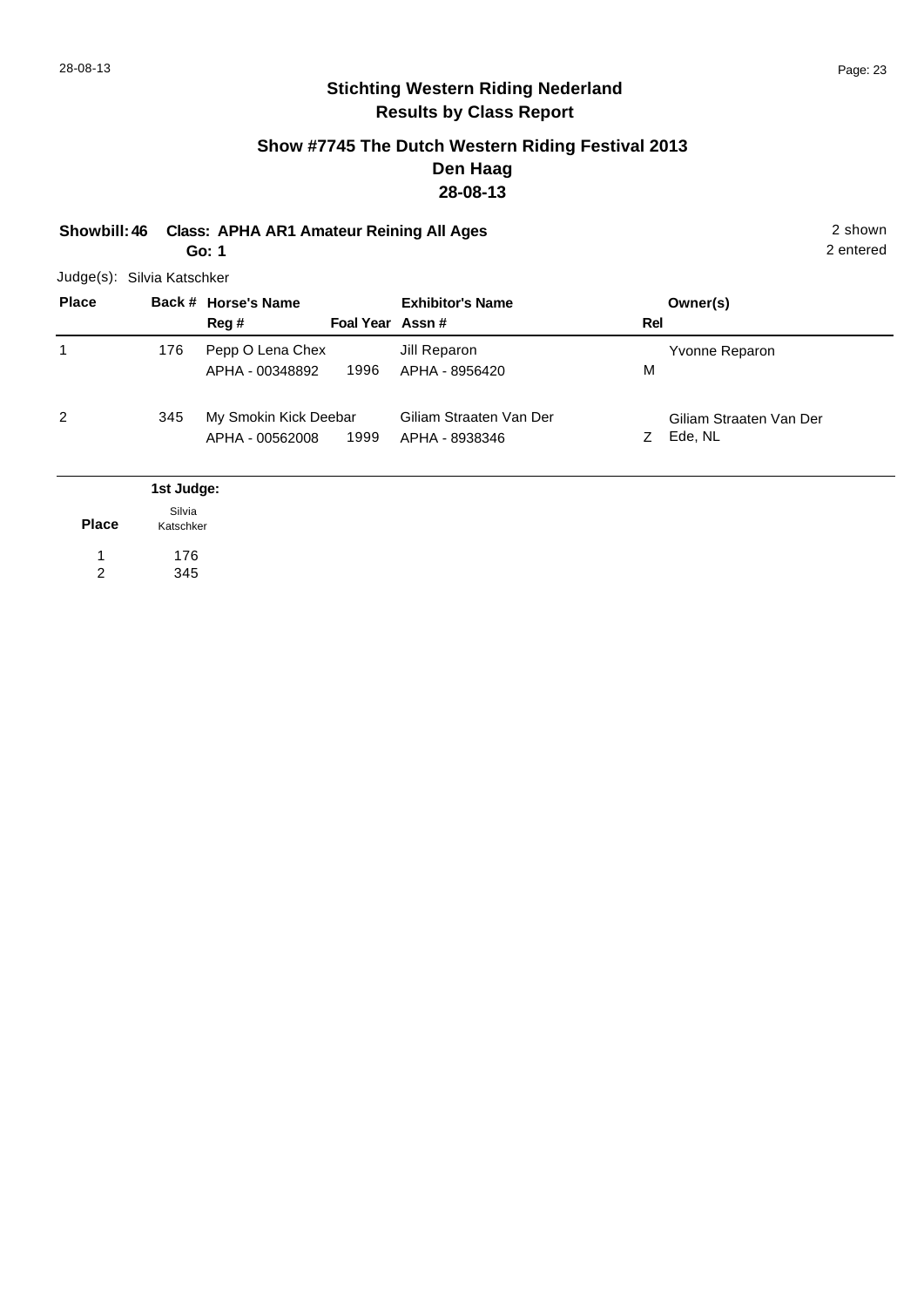## **Show #7746 The Dutch Western Riding Festival 2013 Den Haag 28-08-13**

**Showbill: 46 Class: APHA AR1 Amateur Reining All Ages** 2 shown **Go: 1**

2 entered

Judge(s): Rick Lemay

| <b>Place</b> |                                 | Back # Horse's Name<br>Reg #             | Foal Year Assn# | <b>Exhibitor's Name</b>                   | Rel | Owner(s)                           |
|--------------|---------------------------------|------------------------------------------|-----------------|-------------------------------------------|-----|------------------------------------|
| 1            | 176                             | Pepp O Lena Chex<br>APHA - 00348892      | 1996            | Jill Reparon<br>APHA - 8956420            | M   | Yvonne Reparon                     |
| 2            | 345                             | My Smokin Kick Deebar<br>APHA - 00562008 | 1999            | Giliam Straaten Van Der<br>APHA - 8938346 | Z.  | Giliam Straaten Van Der<br>Ede, NL |
| <b>Place</b> | 1st Judge:<br><b>Rick Lemay</b> |                                          |                 |                                           |     |                                    |
|              |                                 |                                          |                 |                                           |     |                                    |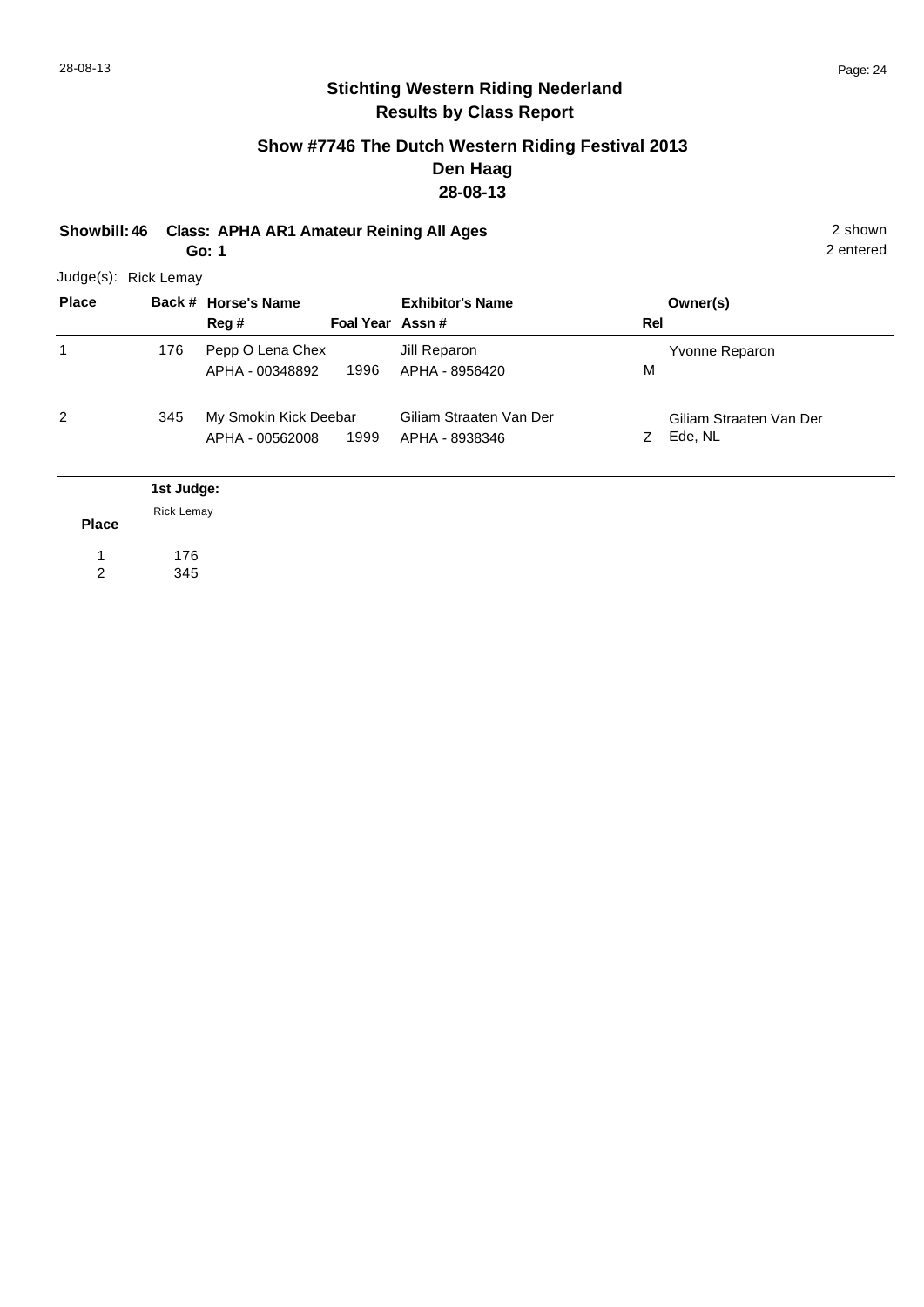## **Show #7745 The Dutch Western Riding Festival 2013 Den Haag 28-08-13**

| Showbill: 47 | 0 shown<br>1 entered       |                         |          |  |
|--------------|----------------------------|-------------------------|----------|--|
|              | Judge(s): Silvia Katschker |                         |          |  |
| <b>Place</b> | Back # Horse's Name        | <b>Exhibitor's Name</b> | Owner(s) |  |
|              | Reg #                      | Foal Year Assn#         | Rel      |  |
|              | 1st Judge:                 |                         |          |  |
| <b>Place</b> | Silvia<br>Katschker        |                         |          |  |